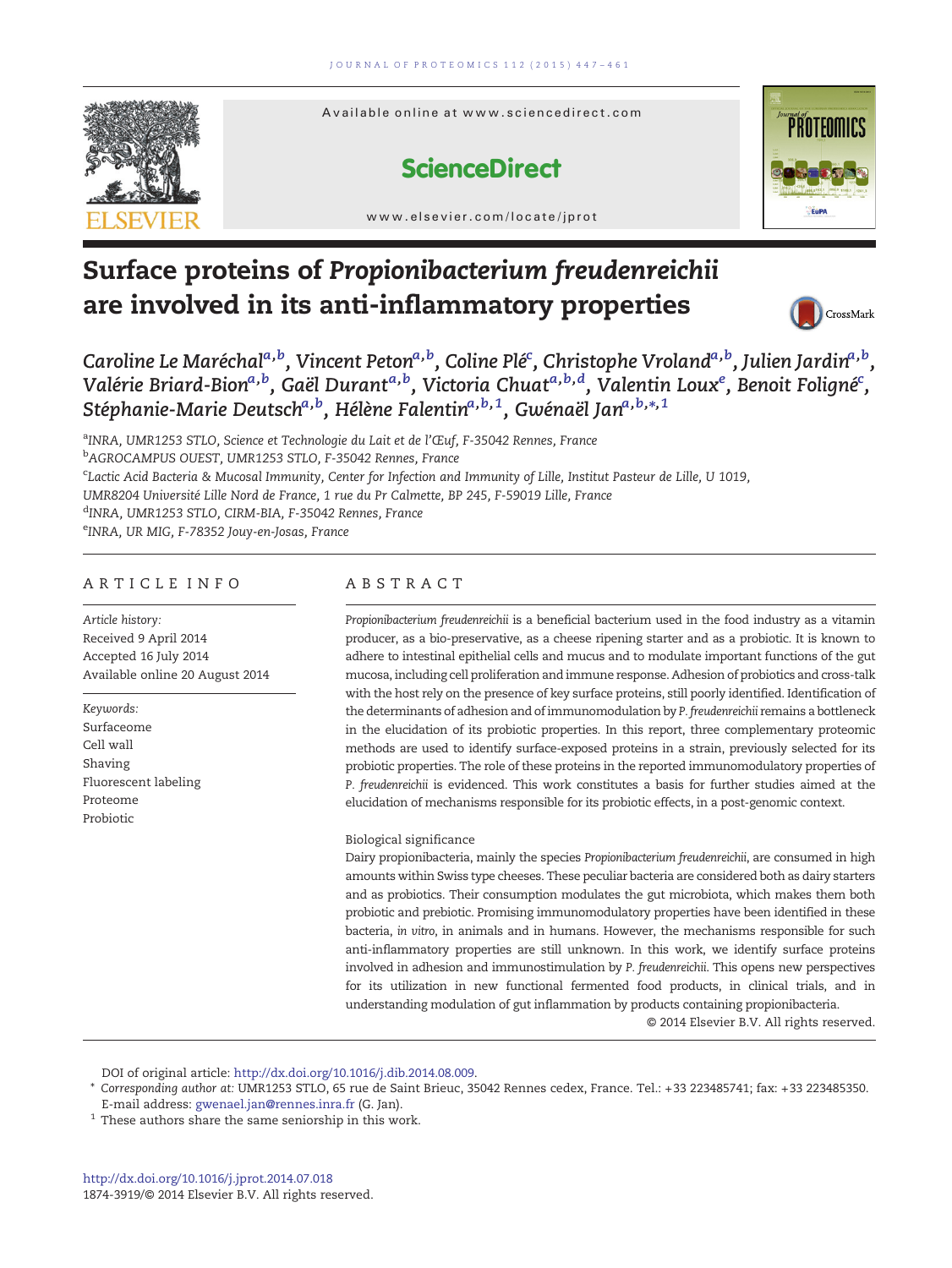# 1. Introduction

Propionibacterium freudenreichii is a GRAS (Generally Recognized As Safe) actinobacterium consumed in high amounts in our diet. It is traditionally used in the food industry as a vitamin producer, as a bio-preservative and as a cheese ripening starter. Although less studied than lactobacilli or bifidobacteria, dairy propionibacteria, mainly P. freudenreichii, recently attracted attention because of their unique probiotic potential. They are included in commercial probiotic preparations, available as tablets or capsules, intended to improve intestinal transit and comfort. Probiotics are defined as "livingmicroorganisms which when administered in adequate amounts confer a health benefit on the host" [\[1\].](#page-12-0) P. freudenreichii consumption modulates the human complex intestinal microbiota by enhancing bifidobacteria population [\[2](#page-12-0)–8]. Furthermore, in vitro and in vivo experimental data suggest a protective role of P. freudenreichii metabolites, including short chain fatty acids, in the context of carcinogenesis, by favoring apoptotic depletion of colon cancer cells [9–[11\]](#page-12-0). Selected strains of P. freudenreichii were also shown to exert immunomodulation with anti-inflammatory effects confirmed in vivo [\[8,12,13\].](#page-12-0) By contrast, a subset of P. freudenreichii strains, covered with an extracellular polysaccharide capsule, displays no immunomodulatory property. Suppression of this capsule by gene inactivation confers immunomodulatory properties to these strains [\[14\]](#page-12-0). Probiotic effect within the gut is favored by the great hardiness of P. freudenreichii, which adapts to various harsh conditions [\[15\]](#page-12-0), including the human gut [\[16\]](#page-12-0), in accordance with the remarkable stress-adaptability suggested by the genome of the CIRM-BIA1 type strain [\[17\]](#page-12-0). Its annotation revealed redundant stress adaptation machinery including molecular chaperones, proteases, thioredoxin systems, bile acid and multidrug resistance transporters. Local effect of propionibacterial beneficial metabolites, as well as immunomodulation, is also favored by the ability of P. freudenreichii to adhere to host cells and mucus [\[18](#page-12-0)–21], a property which depends on surface proteins that are still not identified.

Adhesion to host cells and mucus, survival within the gut and interaction (cross-talk) with the host are key properties of probiotic bacteria, which may be correlated [\[22,23\].](#page-12-0) They depend on key surface compounds, including surface proteins [\[24\]](#page-12-0). Deciphering the surface proteome of probiotic bacteria thus constitutes a hot research area which will participate in the elucidation of key mechanisms underlying the bacterium/ host cross-talk [\[25\].](#page-12-0) Bacterial genome sequences being increasingly available, in silico prediction of proteins' surface exposure is now made possible by dedicated software for Gram-positive bacteria, in particular. Proteins are predicted as cytoplasmic, membrane, cell wall, or secreted, based on in silico detection of signal peptides, either from secreted proteins or from membrane bound lipoproteins [\[26\],](#page-12-0) hydrophobic trans-membrane segments, or conserved domains or motifs indicative of proteins covalently or non-covalently linked to the cell wall [\[27\].](#page-12-0) The recently developed SurfG+ sequence analysis software also takes into consideration integral membrane proteins exposing specific parts at the surface of the bacterium [\[28\]](#page-12-0). Such in silico approach should be used in conjunction with "wet lab" proteomic tools.

The first proteomic investigations of probiotic bacteria dealt with cytoplasmic or whole-cell protein extracts and were limited by the incompatibility of some cell wall and/or surface proteins with two-dimensional electrophoresis, due to their size, isoelectric point and poor solubility. The second bottleneck was the lack of available sequenced and annotated genomes allowing the identification of proteins using proteomic tools such as sequencing or mass spectrometry. Another limit was the lack of a method for specifically detecting surface proteins. Gel-based approaches, as well as novel gel-free ones, are currently focusing on cell surface proteins. Selective extraction of surface proteins from intact bacteria using chaotropic agents such as LiCl has been used to identify cell wall surface proteins of Lactobacillus acidophilus [\[29\]](#page-12-0), including the surface layer protein SlpA, which is involved in the cytokine response elicited by L. acidophilus [\[30\]](#page-12-0). Such procedures are restricted to proteins non-covalently anchored to cell wall polymers via electrostatic interactions, involving SLH (S-Layer Homology) domains [\[31,32\].](#page-12-0) More recently, a gel-free enzymatic method consisting of the enzymatic "shaving" of surface proteins with a proteolytic enzyme, most often trypsin, followed by the identification of released peptides using liquid chromatography coupled to mass spectrometry (LC–MS/MS), was developed. It has been successfully used to identify surface proteins in the pathogens Streptococcus pyogenes [\[33,34\]](#page-12-0), Staphylococcus pseudintermedius and Staphylococcus aureus [\[35\],](#page-13-0) in the commensal/opportunistic pathogen Enterococcus faecalis [\[36,37\]](#page-13-0) and in the dairy starter Lactococcus lactis [\[38\]](#page-13-0). It should be noticed that surface proteins that do not expose an accessible trypsin cleavage site at the surface are not identified this way, and that released peptides with covalent modifications, such as complex glycosylation, may not be identified by LC–MS/MS. Finally, selective labeling of surface accessible proteins using in situ covalent binding of a fluorescent dye, CyDye (usually used in 2D DIGE experiments), was also described. It was first developed for cultured eukaryotic cells [\[39\]](#page-13-0) and then adapted to the surface proteome of the pathogenic mollicute Mycoplasma genitalium [\[40\].](#page-13-0) This method does not depend on surface accessible trypsin cleavage sites but on the common amine functions of aminoacid side chains, reacting with the CyDye NHS ester reactive group. It however depends on the limits of the separation of proteins by two-dimensional electrophoresis, including the pH gradient used. Different methods having different drawbacks, combining the 3 approaches should maximize the accuracy of surface protein identification.

No experimentally-supported inventory of P. freudenreichii surface proteins is, to our knowledge, available to date. However, its surface components are likely to play a role in its interaction with the environment [\[14\]](#page-12-0). This includes the dairy matrix in which it grows in fermented dairy products. Such interaction is strongly suggested by the observed preferential localization of propionibacteria at the fat/protein interface in Emmental cheese [\[41\]](#page-13-0). The reported adhesion to intestinal epithelial cells and mucus also suggests the involvement of surface adhesins [\[42,43\]](#page-13-0). Moreover, extraction of surface proteins using guanidine hydrochloride abolished the immunomodulatory properties of several P. freudenreichii strains [\[13\].](#page-12-0) Neither enzymatic shaving, nor CyDye labeling has yet been applied to beneficial probiotic bacteria, including P. freudenreichii.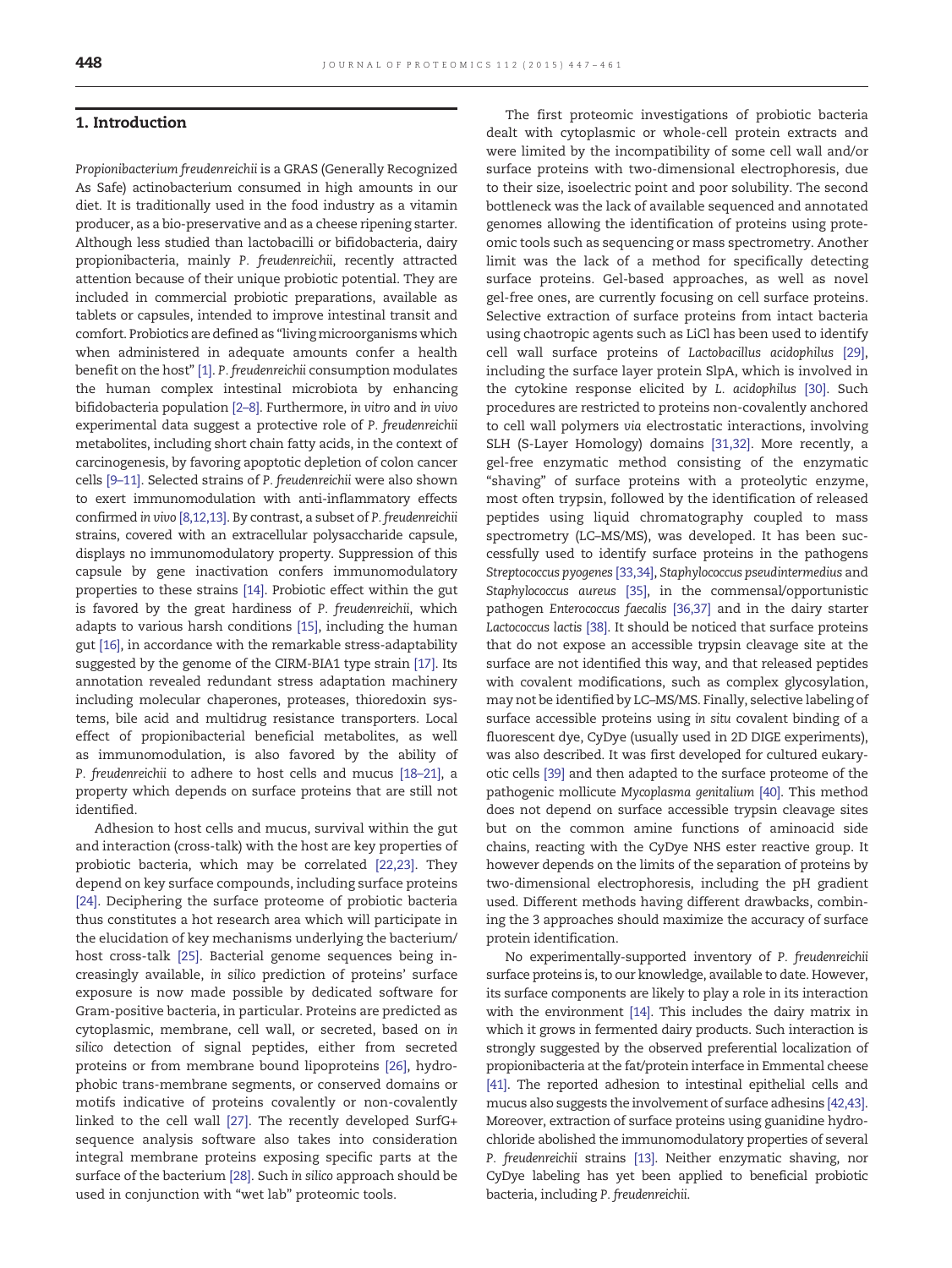<span id="page-2-0"></span>In this work, we have selected an ITG P20 strain of P. freudenreichii, also called CIRM-BIA 129, which is used as a cheese ripening starter [\[44,45\]](#page-13-0). It also displays promising probiotic traits, particularly immunomodulation, and was spotted as the most effective strain in inducing the IL-10 regulatory cytokine [\[12\].](#page-12-0) The genome of this strain was sequenced and annotated using the Agmial platform [\[46\].](#page-13-0) The subcellular localization of the proteins encoded by this genome was predicted using SurfG+ [\[28\]](#page-12-0). In this work, we have combined extraction, shaving and labeling to inventory its surface proteins. This work constitutes the first experimental inventory of P. freudenreichii surface proteins and reveals proteins known, in other microorganisms, to participate in bacterium/host interactions.

# 2. Materials and methods

#### 2.1. Bacterial cultures in a dairy medium

P. freudenreichii strain ITG P20, also called CIRM-BIA 129, isolated by Actalia Dairy Products (Institut Technique du Gruyère, Actalia, Rennes, France), was provided by the CIRM-BIA Biological Resource Center (Centre International de Ressources Microbiennes-Bactéries d'Intérêt Alimentaire, INRA, Rennes, France). It was cultivated at 30 °C without shaking in cow's milk ultrafiltrate supplemented with 50 mM of sodium L-lactate (galaflow SL60, Société Arnaud, Paris, France) and 5 g/L of casein hydrolysate (Organotechnie, La Courneuve, France), sterilized by 0.2 μm filtration (Nalgene, Roskilde, Denmark) as described previously [\[47\]](#page-13-0). Milk ultrafiltrate was produced using a UF pilot equipment (T.I.A., Bollene, France) equipped with an organic spiral membrane with a molecular weight cut-off of 5 kDa (Koch International, Lyon, France). Growth was monitored spectrophotometrically at 650 nm (OD $_{650}$ ), as well as by counting colony-forming units (CFUs) in YEL medium [\[48\]](#page-13-0) containing 1.5% agar. Bacteria were harvested in a stationary phase (76 h,  $10^9$  CFU/mL) by centrifugation (6000 ×g, 10 min, 4 °C).

#### 2.2. Bio-informatics

The genome of the ITG P20 alias CIRM BIA 129 strain was previously sequenced and annotated [\[49\]](#page-13-0) and the draft assembly deposited in the European Nucleotide Archive (EMBL-EBI accession number: CONTIGS: CCBE010000001–CCBE010000111; SCAFFOLDS: HG975453–HG975511). Predictions of subcellular localization of encoded proteins were done in this work using SurfG+ [\[28\],](#page-12-0) a software dedicated to prediction of potentially surface exposed proteins (PSE) in Gram-positive bacteria. SurfG+ integrates numerous bioinformatics prediction to classify proteins according to their sub-cellular localization: (i) HMM search, to search for a number of motifs that have been described as cell wall anchoring or binding domains (e.g. LPxTG motifs and LysM domains, S-layer homology domain); (ii) LipoP, to identify lipoproteins; (iii) SignalP, to identify proteins that are secreted by the Sec pathway; and (iv) TMMOD, to identify membrane spanning protein segments (TMH) and predict membrane topology. The results from those predictions are then combined to predict localization of proteins: membrane, cytoplasmic, PSE or secreted.

#### 2.3. Whole-cell protein extracts

Whole cell SDS extracts were prepared according to a procedure modified from one previously described [\[15\]](#page-12-0). Briefly, 100 mL of stationary phase culture (see above) was harvested by centrifugation (6000  $\times q$ , 10 min, 4 °C) and washed in an equal volume of PBS prior to resuspension in SDS lysis buffer (50 mM Tris–HCl [pH 7.5], 0.3% SDS, 200 mM DTT) to a final  $OD_{650}$  of 20. After 3 freeze/thaw cycles, bacteria were broken by sonication using a Vibra Cell sonicator (Bioblock Scientific, Illkirch, France) equipped with a tapered microtip (4 bursts of 1 min at 1 min intervals, output 2.5). Insoluble materials were removed by centrifugation (10,000  $\times q$ , 10 min, room temperature). The resulting whole-cell protein SDS extract was used for proteomic investigations. This procedure was applied in 3 replicas, on 3 independent cultures, leading to identical results.

# 2.4. Extraction of surface proteins non-covalently bound to the cell wall using guanidine hydrochloride

Surface layer proteins were extracted according to a procedure modified from one previously described [\[50\]](#page-13-0). 100 mL of stationary phase culture (see above) was harvested by centrifugation (6000  $\times q$ , 10 min, 4 °C) and washed in an equal volume of PBS prior to resuspension in 5 M guanidine hydrochloride to a final  $OD_{650}$  of 20. The suspension was incubated 15 min at 50 °C prior to centrifugation (21,000  $\times q$ , 20 min, 30 °C) to eliminate cells. The supernatant was then dialyzed exhaustively against 0.1% SDS in distilled water during 24 h at 4 °C using a 10,000 kDa cutoff Slide-A-Lyer® Dialysis Cassette (ThermoScientific, Rockford, USA) prior to proteomic investigations. This procedure was applied on 3 independent cultures, leading to the identification of the same proteins. Representative results are shown in Supplemental Table 1.

#### 2.5. One-dimensional polyacrylamide gel electrophoresis (1-DE)

Samples in SDS extracts from whole-cell and surface layer fractions were diluted in SDS sample buffer [\[51\]](#page-13-0) prior to heat-denaturation (10 min, 95 °C). One-dimensional polyacrylamide gel electrophoresis (12.5%) was conducted according to Laemmli [\[51\]](#page-13-0) on a Protean II xi Cell (Bio-Rad, Hercules, USA) prior to Coomassie Blue-staining using the Bio-Safe reagent (Bio-Rad). The presence of cytoplasmic proteins was checked by western blotting using a serum directed against methylmalonyl-coenzyme A mutase, a P. freudenreichii cytoplasmic specific enzyme [\(Fig. 1](#page-3-0)) as previously described [\[52\]](#page-13-0).

#### 2.6. Enzymatic shaving of surface proteins

100 mL of stationary phase culture (see above) was harvested by centrifugation (6000 ×g, 10 min, 4 °C) and washed in an equal volume of PBS [pH 8.5] containing 5 mM DTT prior to resuspension in 1/10 volume of the same buffer. Sequencing grade modified trypsin (V5111, Promega, Madison, USA) was dissolved in the same buffer (qsp 0.2 g/L) and added to the bacterial suspension. "Shaving" was performed for 1 h at 37 °C in a 0.5 mL reaction volume containing 5  $\times$  10<sup>9</sup> bacteria and 4 μg of trypsin, with gentle agitation (180 rpm). Bacteria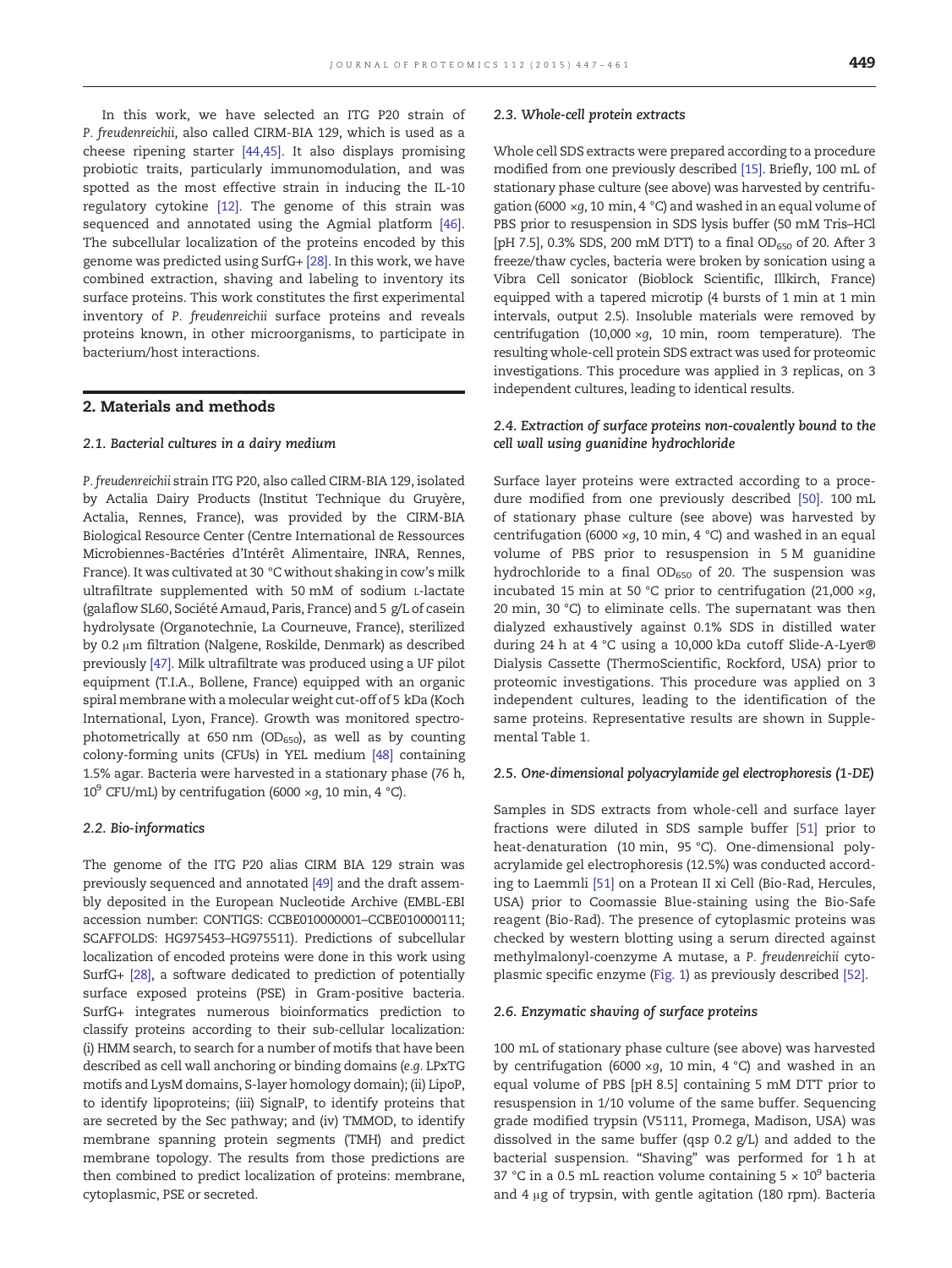<span id="page-3-0"></span>were removed by centrifugation (8000  $\times$ g, 10 min, 20 °C) and the supernatant filtered (0.2  $\mu$ m, Nalgene) prior to the addition of 1 μg of trypsin to complete digestion of released peptides (16 h, 37 °C). Trypsin digestion of the supernatant was stopped by adding trifluoroacetic acid to a final concentration of 0.15% (v/v). The supernatants containing peptides were then concentrated in a Speed-Vac concentrator prior to nano-LC–MS/MS analysis. The viability of propionibacteria was monitored by CFU counting throughout the shaving procedure. This procedure was applied in 3 replicas, on 3 independent cultures, leading to the identification of the same proteins. Representative results are shown in Supplemental Table 2.

#### 2.7. LC–MS and nano-LC–MS/MS analyses

The dialyzed guanidine hydrochloride extract was analyzed by reverse phase-HPLC on a Vydac 214TP C4 (5 μm particle size, 2.1 mm by 150 mm length) connected to an HPLC 1100 (Agilent Technologies, Massy, France). Solvent A (milli-Q water containing 1.06‰ (v/v) trifluoroacetic acid) and solvent B (HPLC grade-acetonitrile:Milli-Q water (80:20, v/v)) mixtures containing 1‰(v/v) trifluoroacetic acid were used. A linear gradient which started with 37% of solvent B and reaching 60% over 37 min was used for protein elution. Protein separation was carried out at 40 °C at a flow rate of 0.250 mL/min. This chromatographic system was fitted to a QSTAR XL (MDS SCIEX, Ontario, Canada) equipped with an ion source (ESI) (Proxeon Biosystems A/S, Odense, Denmark) for protein mass measurement. Eluted proteins were electrosprayed into the mass spectrometer operated in positive mode. A full continuous MS scan was carried out and data were collected in the selected mass range of 800 to 3000 m/z. The instrument was calibrated by multipoint calibration using fragment ions that resulted from the collision-induced decomposition of a peptide from β-casein, β-CN (193–209). Data were collected



Fig. 1 – Selective extraction of Propionibacterium freudenreichii ITG P20 surface proteins using guanidine hydrochloride. P. freudenreichii was grown in cow's milk ultrafiltrate and harvested in an early stationary phase. A whole-cell protein extract (line 1), the culture supernatant (line 2) and a guanidine hydrochloride extract (line 3) were separated on 10% SDS PAGE. Gels were either Coomassie Blue-stained (A) or transferred onto a PVDF membrane prior to immunolabeling using a rabbit serum directed against the cytoplasmic methylmalonyl-CoA mutase (B). Proteins identified by nano-LC–MS/MS in the guanidine extract (see [Table 1](#page-7-0) for details) are indicated on line 3 (A). Immunoreactive protein subunits 70,000 Da and 80,000 Da of methylmalonyl-CoA mutase are indicated on line 1 (B). No bacterial lysis is revealed by this western blot analysis. (C) Reverse phase nano-LC profile of the extract (mAU<sub>214nm</sub>, milliabsorbance units at 214 nm). (D) ESI-MS analysis of the major slpB S-layer protein, indicating an average mass value of 54,147 Da after deconvolution.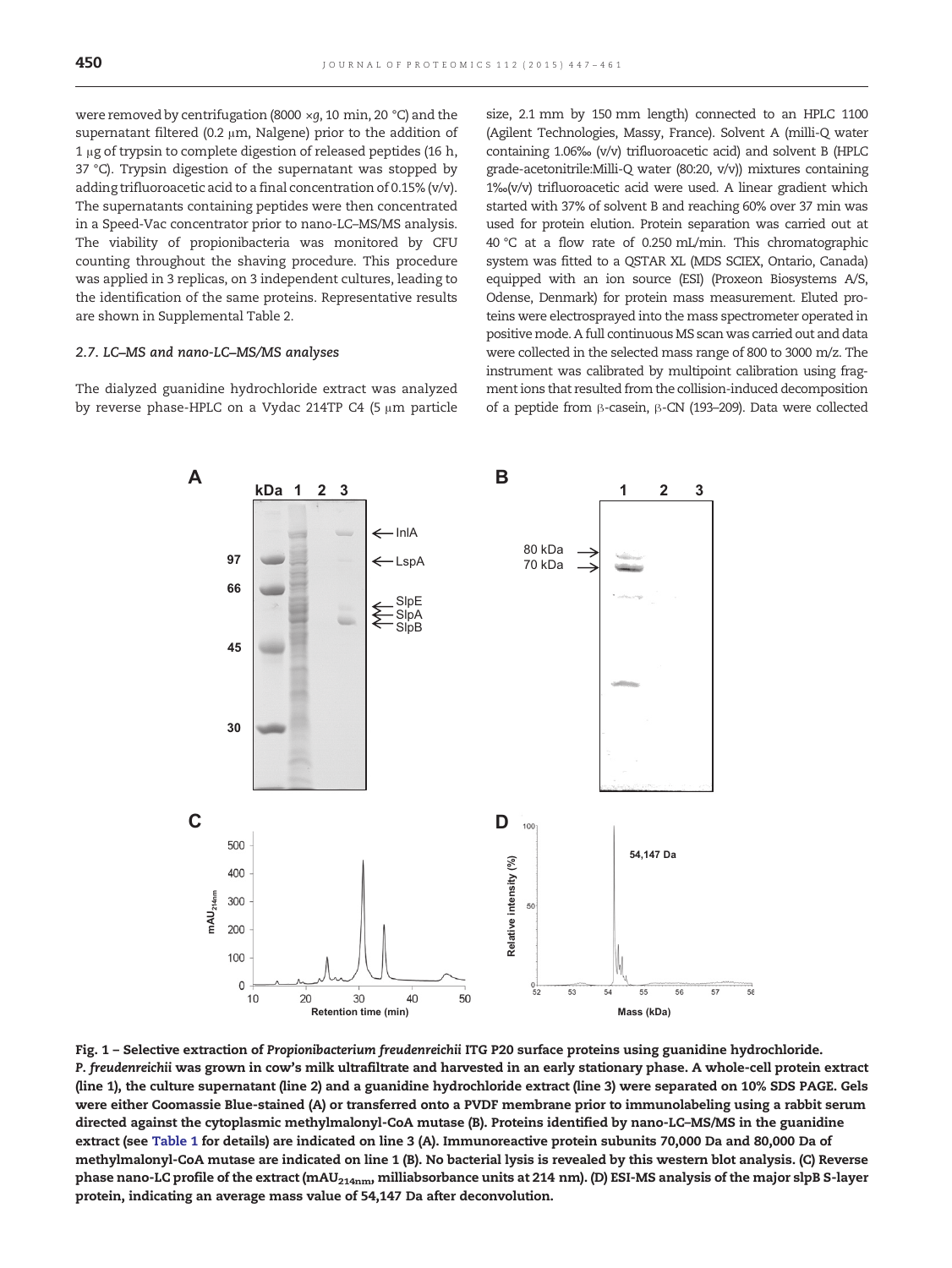and processed using Analyst QS 1.1 Sciex software and the deconvolution of spectra was carried out using Bioanalyst 1.1.5.

For trypsinolyzed proteins, nano-LC experiments were performed using an on-line liquid chromatography tandem mass spectrometry (MS/MS) setup using a Dionex U3000-RSLC nano-LC system fitted to a QSTAR XL (MDS SCIEX, Ontario, Canada) equipped with a nano-electrospray ion source (ESI) (Proxeon Biosystems A/S, Odense, Denmark). Samples were first concentrated on a PepMap 100 reverse-phase column (C18, 5 μm particle size, 300-μm inner diameter (i.d.) by 5 mm length) (Dionex, Amsterdam, The Netherlands). Peptides were separated on a reverse-phase PepMap 100 column (C18, 3 μm particle size, 75 μm i.d. by 150 mm length) (Dionex) at 35 °C, using solvent A (2% (vol/vol) acetonitrile, 0.08% (vol/vol) formic acid, and 0.01% (vol/vol) TFA in deionized water) and solvent B (95% (vol/vol) acetonitrile, 0.08% (vol/vol) formic acid, and 0.01% (vol/vol) TFA in deionized water). A linear gradient from 10 to 50% of solvent B in 40 min was applied for the elution at a flow rate of 0.3  $\mu$ L/min. Eluted peptides were directly electrosprayed into the mass spectrometer operated in positive mode. A full continuous MS scan was carried out followed by three data-dependent MS/MS scans. Spectra were collected in the selected mass range 400 to 2000 m/z for MS and 60 to 2000 m/z for MS/MS spectra. The three most intense ions from the MS scan were selected individually for collision-induced dissociation (1+ to 4+ charged ions were considered for the MS/MS analysis). The mass spectrometer was operated in data-dependent mode automatically switching between MS and MS/MS acquisition using Analyst QS 1.1 software. The instrument was calibrated by multipoint calibration using fragment ions that resulted from the collisioninduced decomposition of a peptide from β-casein, β-CN (193– 209). The proteins present in the samples were identified from MS and MS/MS data by using MASCOT v. 2.2 software for search into two concatenated databases: (i) a homemade database containing all the predicted proteins of the P. freudenreichii strain CIRM-BIA 129 used in this study and (ii) a portion of the UniProtKB database corresponding to P. freudenreichii. Preliminary experiments, before sequencing of the CIRM-BIA 129 genome, using the UniProtKB database, failed to identify and differentiate the proteins analyzed in this study. Search parameters were set as follows. A trypsin enzyme cleavage was used, the peptide mass tolerance was set to 0.2 Da for both MS and MS/MS spectra, and two variable modifications (oxidation of methionine and deamidation of asparagine and glutamine residues) were selected. For each protein identified in nano-LC–ESI-MS/MS, a minimum of two peptides with a MASCOT score corresponding to a P value below 0.05 were necessary for validation with a high degree of confidence. For automatic validation of the peptides from MASCOT search results, the 1.19.2 version of the IRMa software was used [\[53\].](#page-13-0)

#### 2.8. In situ surface labeling

The surface labeling procedure was adapted from Hagner-McWhirter et al. [\[54\]](#page-13-0). Bacteria were grown and harvested as described above and washed in an equal volume of ice-cold PBS containing 33 mM Tris–HCl [pH 8.5] prior to centrifugation. Bacteria were resuspended in 1/10 volume of ice-cold labeling buffer (PBS containing, 1 M urea, 33 mM Tris–HCl [pH 8.5]). Labeling was performed on ice, in the dark, in a 1 mL reaction volume containing  $10^{10}$  live and intact bacteria, and 200 pmol of CyDye DIGE Fluor Cy5 minimal dye (GE Healthcare, Orsay, France). Labeling was stopped by adding  $1 \mu$ mol of Lysine to quench the dye. Labeled bacteria were centrifuged and washed in PBS (pH 7.4), centrifuged and resuspended in SDS lysis buffer (50 mM Tris–HCl [pH 7.5], 0.3% SDS, 200 mM DTT) prior to whole cell protein extraction as described above. Three independent labeling experiments were performed on independent cultures (biological replicas).

#### 2.9. Two-dimensional imaging and spot picking

Whole-cell protein SDS extracts of labeled bacteria were precipitated using the 2D Clean-Up Kit (GE Healthcare) prior to dissolution in destreak rehydration solution (100 μl per sample) added with 2% (w/v) ampholyte containing buffer (IPG-Buffer 4–7, GE Healthcare). Isoelectric focusing was carried out using pH 4 to 7, 18 cm, Immobiline Dry Strips on a Multiphor II electrophoresis system (GE Healthcare) for a total of 60 kVh using a standard procedure described previously [\[55\].](#page-13-0) The second dimensional separation was performed on the Ettan™ DALTtwelve electrophoresis system (GE Healthcare) using 14% acrylamide separating gels without a stacking gel at a voltage of 50 V for 1 h and 180 V for about 7 h. Fluorescent images of the gels were immediately acquired on a Typhoon PhosphorImager (GE Healthcare) using the appropriate laser excitation for Cy5 fluorescence. Gels were then fixed and Coomassie Blue-stained as described above. Visible images were acquired on an ImageScanner III (GE Healthcare). Images were further analyzed using Image-Master 2D software. Fluorescent profiles of 2-DE-separated proteins were reproducible in at least three individual experiments. Fluorescent and Coomassie-Blue visible images of the 2D electrophoresis gels were matched to detect surface-exposed proteins. Fluorescent spots corresponding to surface-exposed proteins were excised from 2-DE gels as previously described [\[15\]](#page-12-0) when detectable by Coomassie-Blue staining. Proteins were identified by tandem mass spectrometry (MS/MS) after an in-gel trypsin digestion adapted from Shevchenko [\[56\].](#page-13-0) Briefly, gel pieces were washed with acetonitrile and ammonium bicarbonate solution, and then dried under vacuum in a Speed-Vac concentrator (SVC100H-200; Savant, Thermo Fisher Scientific, Waltham, MA, USA). In-gel trypsin digestion was performed overnight at 37 °C and stopped with spectrophotometric-grade trifluoroacetic acid (TFA) (Sigma-Aldrich). The supernatants containing peptides were then vacuum dried in a Speed-Vac concentrator and stored at −20 °C until mass spectrometry analysis. Nano-LC–MS/MS analysis was as described above. Three 2D gels were run for each labeling experiment (technical replicas).

#### 2.10. PBMC isolation and induction of cytokine release

Peripheral blood mononuclear cells were isolated from the blood of three healthy donors and reference bacterial strains were prepared as previously described [\[57\].](#page-13-0) Propionibacteria were harvested from fermented milk ultrafiltrate [\[47\]](#page-13-0) and were either guanidine-extracted (as described above) or left untreated. Propionibacteria, extracted or not, were washed in PBS and resuspended in PBS containing 20% glycerol at the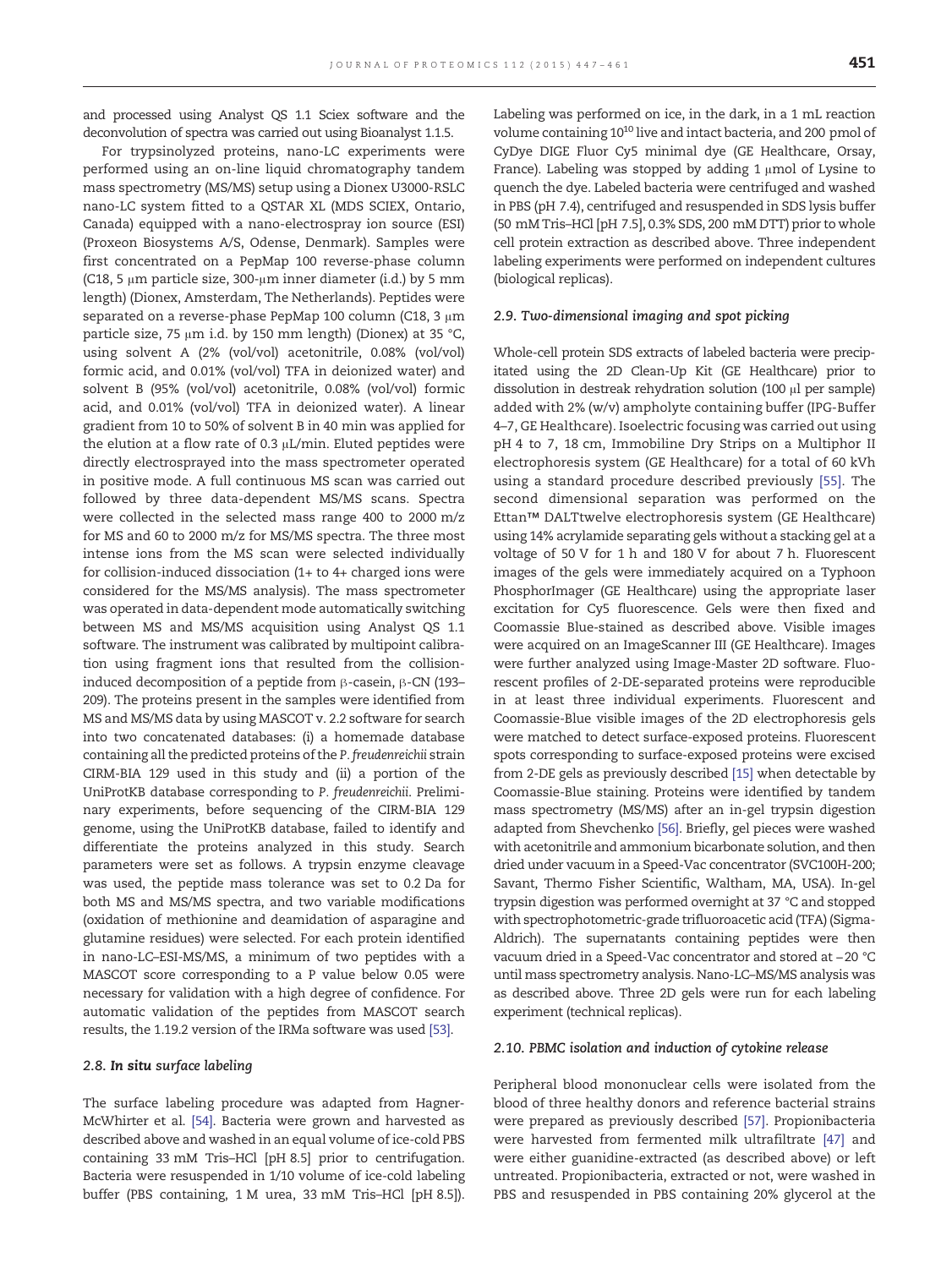<span id="page-5-0"></span>same density (turbidimetry Mc Farland unit 3, as previously described). They were then added to PBMCs at a propionibacteriato-immune cell ratio of 5. Finally, a P. freudenreichii guanidine hydrochloride surface protein extract (see above) was extensively dialyzed against PBS, and proteins were quantified using the Bradford assay. Different amounts (0.5 to 50 μg, see Fig. 2) of



Fig. 2 – Immunomodulatory properties of Propionibacterium freudenreichii ITG P20 surface proteins extracted by guanidine hydrochloride. P. freudenreichii was grown in cow's milk ultrafiltrate and harvested in an early stationary phase. A preparative guanidine hydrochloride extract was made and extensively dialyzed against PBS prior to 12% SDS PAGE electrophoretic analysis (panel A). Samples were a whole-cell protein extract (line 1) and 0.5, 1, 5 and 50 μg of extracted proteins (lines 2 to 5). Panels 2 B to F: production of cytokines by human peripheral blood mononuclear cells (PMMCs) in response to bacteria and/or protein extract. IL-10 (B), IL-6 (C), IL-12 (D), IFN-γ (E) and TNF-α (F) were assessed by ELISA in the supernatants collected from 24 h cultures of human PBMCs stimulated with reference bacteria Bifidobacterium longum BB536 and Lactococcus lactis MG1363 (white bars), with Propionibacterium freudenreichii ITG P20, either untreated (black bars) or guanidine-treated (hatched bars), or with 0.5, 1.0, 5.0 and 50 μg of guanidine-extracted proteins (gray bars). G: production of cytokines by human PBMCs in response to L. lactis MG1363 (white bars), 50 μg of extracted proteins (gray bars), or the combination thereof (hatched bars). Data are expressed in pg/ml as mean  $\pm$  SEM (n = 3 healthy donors).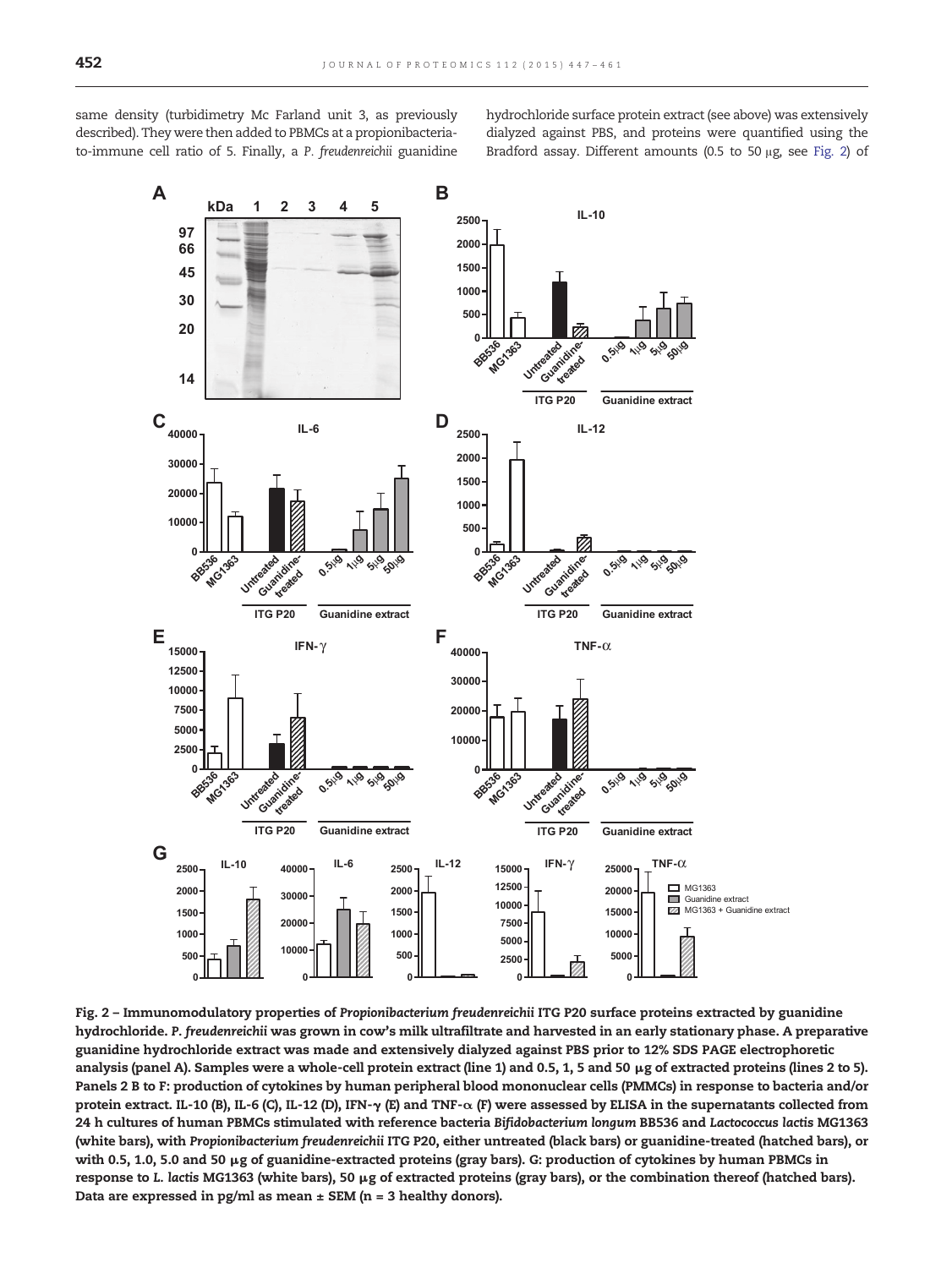extracted surface proteins were then added to PBMCs. After 24-h stimulation, culture supernatants were collected, clarified by centrifugation and stored at −20 °C until cytokine analysis. These were quantified by ELISA as previously described [\[57\]](#page-13-0) using antibodies provided by R&D systems (Minneapolis, USA) for IL-6 and TNF-α or by BD Pharmingen (BD Biosciences, San Jose, USA) for IL-10, IL-12 and IFN-γ.

# 3. Results

#### 3.1. Prediction of subcellular localization of the predicted proteins

Analysis of the draft genomic sequence of the P. freudenreichii ITG P20 strain revealed 2324 predicted protein-coding genes. This number is close to that in the type strain CIRM-BIA  $1<sup>T</sup>$ , the first publically available sequenced genome of P. freudenreichii [\[17\],](#page-12-0) which contained 2439 protein-coding genes. The predicted proteome of ITG P20 has been analyzed with the software SurfG+, dedicated to the prediction of the localization of proteins [\[28\]](#page-12-0). This in silico analysis predicted that 1702 proteins were cytoplasmic (73%), 397 were membrane (17%), 59 were secreted (2%) and 180 were potentially surface-exposed (PSE) (8%). Among PSE predicted proteins, 74 are predicted to expose a C-terminal end to the surface, 35 an N-terminal end, 36 are predicted to be lipoproteins, 12 to expose a loop, 8 to exhibit a motif related to cell-wall anchoring or binding domains and one to exhibit a specific motif and a C-terminal end to the surface. 1579 proteins were predicted in the pI ranges 4–7 (68% of the genome) and are thus susceptible to be visible on the 2D gels performed in this study.

# 3.2. Extraction and analysis of surface proteins non-covalently associated with the cell wall

Surface proteins non-covalently linked to the P. freudenreichii cell wall were extracted using the chaotrope guanidine hydrochloride as previously developed for dairy propionibacteria and described in the [Materials and methods](#page-2-0) section. This guanidine extract was compared to whole-cell SDS extract ([Fig. 1](#page-3-0)A). No main band was detected in the whole-cell SDS extract of P. freudenreichii ITG P20 (lane 1). As a control, no protein was detected in the culture supernatant (lane 2). Accordingly, western blot detection of the cytoplasmic marker enzyme Methylmalonyl-CoA mutase, previously developed to detect P. freudenreichii cell lysis [\[52\],](#page-13-0) revealed the presence of this marker only in the whole-cell protein extract, yet its absence in the culture supernatant and in the guanidine extract [\(Fig. 1B](#page-3-0)). This suggested that no significant cell lysis occurred, either during growth, or during harvesting of cells. This electrophoretic analysis further revealed the presence of five protein bands in the guanidine extract (lane 3). The gel lane number 3 was sliced and all the strips were subjected to in-gel trypsin digestion followed by nano-LC–MS/MS analysis. Five proteins, listed in [Table 1](#page-7-0) and indicated in the corresponding gel zones in [Fig. 1A](#page-3-0), were clearly identified by MS/MS with 3 to 34 unique peptides. These were internalin A (InlA), large surface protein A (lspA), surface protein with SLH Domain E (slpE), and surface layer protein slpA and slpB. See Supplemental Table 1 for MS/MS details.

The major surface layer protein, SlpB, was further characterized using LC–MS for accurate molecular mass determination. It was separated by reverse phase chromatography and the major peak (elution time 31 min, [Fig. 1C](#page-3-0)) gave a clear MS signal. The corresponding raw MS spectrum (Supplemental Fig. 1) showing a single protein charge state envelope allowed reconstruction of a deconvoluted mass spectrum [\(Fig. 1](#page-3-0)D). The deduced average molecular weight of this protein was 54,147 Da, with an accuracy of  $\pm$ 5 Da, considering the thirty most intense charge states of the protein visible on the mass spectrum. This mass did not correspond with any of the ones predicted for the 5 proteins identified in this extract [\(Table 1](#page-7-0)). However, a 29 residue long signal peptide was predicted using the Phobius tool (Stockholm Bioinformatics Centre) in the 556 residue slpB gene sequence (see in [Fig. 5](#page-10-0)). The resulting 527 residue processed protein had a theoretical mass of 54,145 Da, which is compatible with the 54,147 Da experimental mass, considering the accuracy of the spectrometric measure. This confirms that processed slpB is the main protein in the guanidine extract of P. freudenreichii ITG P20.

#### 3.3. Immunomodulatory properties of surface proteins non-covalently associated to the cell wall

A guanidine hydrochloride preparative extraction was performed on P. freudenreichii ITG P20. The immunomodulatory properties of the extract were evaluated on human PBMCs, in comparison with intact propionibacteria. As shown in [Fig. 2,](#page-5-0) the guanidine surface protein extract induced the release of IL-10 and IL-6, in a dose-dependent manner ([Fig. 2B](#page-5-0) & C), with little or no effect on IL-12, TNF- $\alpha$  and IFN- $\gamma$  ([Fig. 2](#page-5-0)D to F), in human PBMCs. As a comparison, intact P. freudenreichii ITG P20 cells induced release of the 4 cytokines, IL-10, IL-6, TNF- $\alpha$  and IFN-γ. However, guanidine-treated P. freudenreichii ITG P20 lost the ability to induce IL-10. This indicates that the surface extractable proteins trigger the release of the immunomodulatory cytokines IL-10 and IL-6. As a control, same amounts of bovine serum albumin were tested and induced no cytokine secretion in PBMCs (data not shown).

In a second experiment, PBMCs were stimulated by the pro-inflammatory L. lactis MG1363, by the guanidine P. freudenreichii surface protein extract, or by the combination thereof [\(Fig. 2G](#page-5-0)). L. lactis induced secretion of the proinflammatory cytokines IL-12, IFN-γ and TNF-α. By contrast, the guanidine extract induced IL-10 and IL-6 secretion. Moreover, this extract, when applied in conjunction with the pro-inflammatory L. lactis, drastically reduced induction of the pro-inflammatory cytokines IL-12, IFN- $\gamma$  and TNF- $\alpha$ by this bacterium. This confirms the immunomodulatory effect of P. freudenreichii surface proteins, with a marked anti-inflammatory profile.

# 3.4. Enzymatic shaving and analysis of surface protruding proteins

To go deeply into surface protein characterization, proteins that protrude at the surface of P. freudenreichii cells were subjected to shaving using trypsin acting on live cells. Intact cells were harvested and treated with trypsin for different time periods. As a first control of the absence of cell lysis, the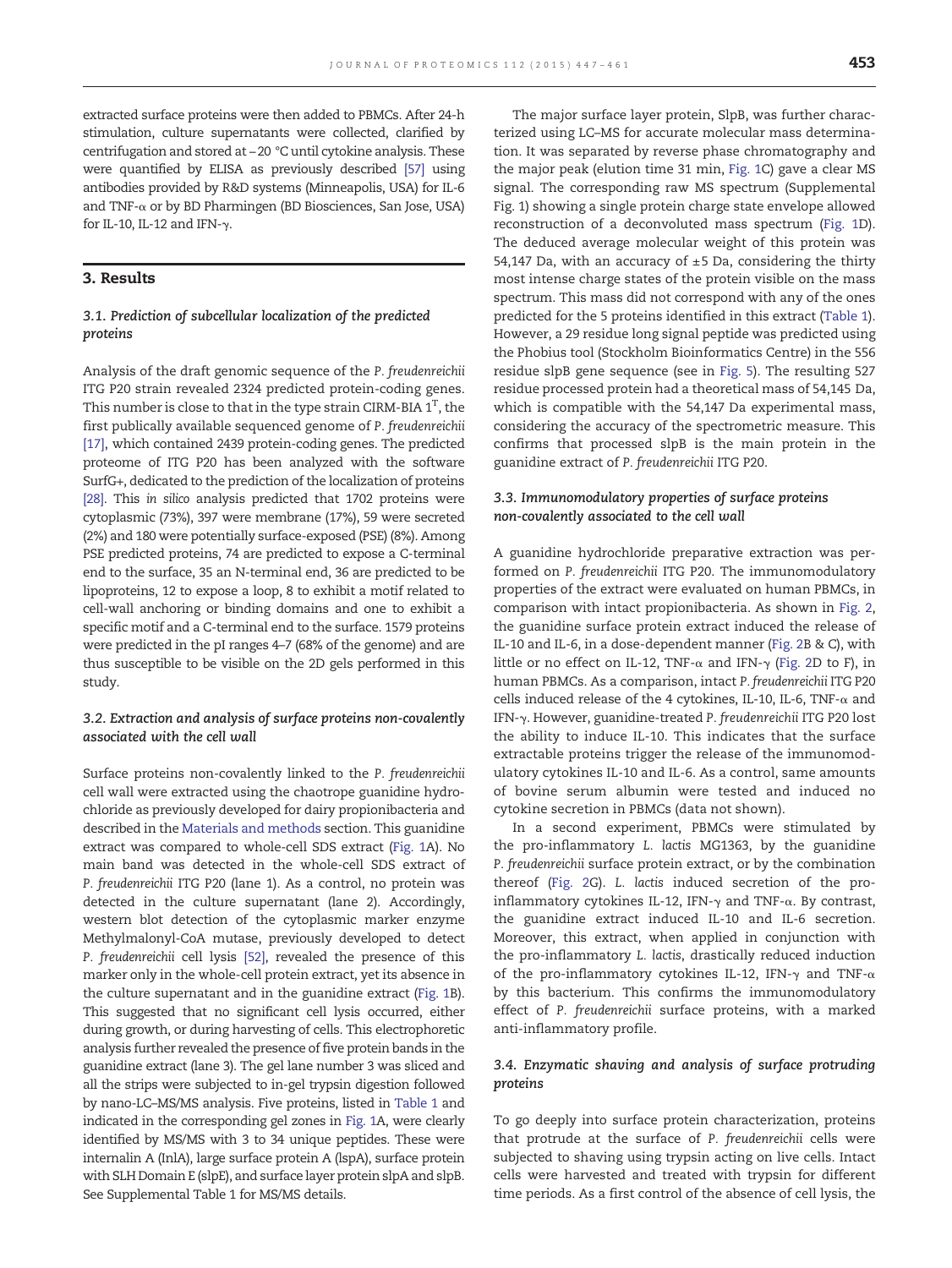<span id="page-7-0"></span>

| Table 1 – Propionibacterium freudenreichii proteins identified by nano-LC–MS/MS after guanidine hydrochloride extraction (ClGua column), enzymatic shaving with trypsin<br>(shaving column) or in-situ fluorescence labeling <sup>a</sup> (CyDye column). |                                                       |         |                                                   |                           |                                                    |             |                                  |                |
|-----------------------------------------------------------------------------------------------------------------------------------------------------------------------------------------------------------------------------------------------------------|-------------------------------------------------------|---------|---------------------------------------------------|---------------------------|----------------------------------------------------|-------------|----------------------------------|----------------|
| Locus Tag                                                                                                                                                                                                                                                 | Description                                           | Gene    | Function                                          | Predicted MW<br>$(kDa)^b$ | $SurfG+$<br>predicted<br>localization <sup>c</sup> |             | ClGua Shaving CyDye <sup>a</sup> |                |
| PFCIRM129_12235                                                                                                                                                                                                                                           | Internalin A                                          | inlA    | Miscellaneous                                     | 145.5                     | PSE                                                | X           | X                                | 6              |
| PFCIRM129_05460                                                                                                                                                                                                                                           | Surface protein with SLH domain                       | slpE    | Cell wall                                         | 59.2                      | PSE                                                | X           | $\mathbf X$                      | $\overline{4}$ |
| FCIRM129 09350                                                                                                                                                                                                                                            | Surface layer protein A                               | slpA    | Cell wall                                         | 58.3                      | PSE                                                | X           | X                                | $\overline{7}$ |
| PFCIRM129 00700                                                                                                                                                                                                                                           | Surface layer protein B                               | slpB    | Cell wall                                         | 56.8                      | PSE                                                | X           | X                                | $\overline{7}$ |
| PFCIRM129_11445                                                                                                                                                                                                                                           | Large surface protein A                               | lspA    | Cell wall                                         | 96.1                      | Secreted                                           | $\mathbf X$ | X                                |                |
| PFCIRM129_11920                                                                                                                                                                                                                                           | Secreted transglycosidase                             |         | Cell wall                                         | 20.1                      | PSE                                                |             | X                                |                |
| PFCIRM129_10570                                                                                                                                                                                                                                           | Penicillin-binding protein                            | ponA    | Cell wall                                         | 77.9                      | Secreted                                           |             | X                                |                |
| PFCIRM129_09980                                                                                                                                                                                                                                           | Peptidyl-prolyl cis-trans isomerase                   | prsA    | Protein folding                                   | 35.9                      | Secreted                                           |             | X                                |                |
| PFCIRM129_09060                                                                                                                                                                                                                                           | Hypothetical secreted protein                         |         | Protein of unknown function                       | 26.2                      | PSE                                                |             | X                                |                |
| PFCIRM129_08670                                                                                                                                                                                                                                           | Cell-wall peptidase, NlpC/P60                         |         | Cell wall                                         | 58.7                      | Secreted                                           |             | X                                |                |
| PFCIRM129_08120                                                                                                                                                                                                                                           | Solute binding protein of the ABC transport<br>system | bopA    | Transport/binding of proteins/peptides            | 61.4                      | PSE                                                |             | X                                |                |
| PFCIRM129_08025                                                                                                                                                                                                                                           | Resuscitation-promoting factor                        | RpfB    | Adaptation to atypical conditions                 | 37.7                      | Secreted                                           |             | X                                |                |
| PFCIRM129 05625                                                                                                                                                                                                                                           | Binding protein of iron ABC transporter               | fepC2   | Transport/binding of inorganic ions               | 36.1                      | Secreted                                           |             | X                                |                |
| PFCIRM129_08275                                                                                                                                                                                                                                           | Elongation factor Tu                                  | tuf     | Translation elongation                            | 43.6                      | Cytoplasmic                                        |             | X                                | 9              |
| PFCIRM129_11455                                                                                                                                                                                                                                           | Hypothetical protein                                  |         | Protein of unknown function                       | 36.4                      | Cytoplasmic                                        |             | X                                | 12             |
| PFCIRM129_07835                                                                                                                                                                                                                                           | 60 kDa chaperonin 1                                   | groL1   | Protein folding                                   | 56.1                      | Cytoplasmic                                        |             | X                                | $\overline{4}$ |
| PFCIRM129_03120                                                                                                                                                                                                                                           | Heat shock protein 20 2                               | hsp20 2 | Protein folding                                   | 16.8                      | Cytoplasmic                                        |             |                                  | 19             |
| PFCIRM129_08280                                                                                                                                                                                                                                           | Elongation factor G (EF-G)                            | fusA    | Translation elongation                            | 76.5                      | Cytoplasmic                                        |             |                                  | 6              |
| PFCIRM129_07955                                                                                                                                                                                                                                           | GTP phosphohydrolase                                  |         | Translation elongation                            | 75.1                      | Cytoplasmic                                        |             |                                  | 6              |
| PFCIRM129_07645                                                                                                                                                                                                                                           | Malate dehydrogenase                                  | mdh     | Metabolism of carbohydrates and related molecules | 34.8                      | Cytoplasmic                                        |             |                                  | 14             |
| PFCIRM129_11225                                                                                                                                                                                                                                           | FeS assembly protein SufB                             | sufB    | Transport/binding proteins and lipoproteins       | 53.8                      | Cytoplasmic                                        |             |                                  | 5              |
| PFCIRM129_07235                                                                                                                                                                                                                                           | Methylmalonyl-CoA mutase                              | mutA    | Specific carbohydrate metabolic pathway           | 69.5                      | Cytoplasmic                                        |             |                                  | 3              |
| PFCIRM129_01500                                                                                                                                                                                                                                           | Pyruvate phosphate dikinase                           | ppdk    | Metabolism of carbohydrates and related molecules | 95.7                      | Cytoplasmic                                        |             |                                  | $\mathbf{1}$   |
| PFCIRM129_05475                                                                                                                                                                                                                                           | DNA polymerase III, beta chain                        | dnaN    | DNA replication                                   | 41.4                      | Cytoplasmic                                        |             |                                  | 10             |
| PFCIRM129_04980                                                                                                                                                                                                                                           | D-alanine-D-alanine ligase                            | ddlA    | Cell wall                                         | 40.4                      | Cytoplasmic                                        |             |                                  | 13             |
| PFCIRM129_11075                                                                                                                                                                                                                                           | Elongation factor Ts (EF-Ts)                          | $t$ sf  | Translation elongation                            | 28.8                      | Cytoplasmic                                        |             |                                  | 16             |
| PFCIRM129_00390                                                                                                                                                                                                                                           | Cysteine synthase 2                                   | cys2    | Metabolism of amino acids and related molecules   | 33.5                      | Cytoplasmic                                        |             |                                  | 15             |
| PFCIRM129_11210                                                                                                                                                                                                                                           | ABC-type transport system                             | sufC    | Transport/binding proteins and lipoproteins       | 26.8                      | Cytoplasmic                                        |             |                                  | 18             |
| PFCIRM129_01960                                                                                                                                                                                                                                           | Inositol-1-phosphate synthase                         |         | Specific carbohydrate metabolic pathway           | 39.1                      | Cytoplasmic                                        |             |                                  | 11             |
| PFCIRM129_04355                                                                                                                                                                                                                                           | Translation factor SUA5                               |         | Translation initiation                            | 22.6                      | Cytoplasmic                                        |             |                                  | 17             |
| PFCIRM129 03920                                                                                                                                                                                                                                           | Pyridine nucleotide-disulfide oxidoreductase merA     |         | Metabolism of coenzymes and prosthetic groups     | 48.1                      | Cytoplasmic                                        |             |                                  | 8              |

<sup>a</sup> When proteins were identified with this method, the spot number from bidimensional electrophoresis ([Fig.](#page-9-0) 4D and E) is given.<br><sup>b</sup> Protein molecular weights were automatically predicted from the corresponding genes on th

 $\text{c}$  Protein cellular localization was automatically predicted from the corresponding genes using the SurfG+ software as described in [Materials](#page-2-0) and methods.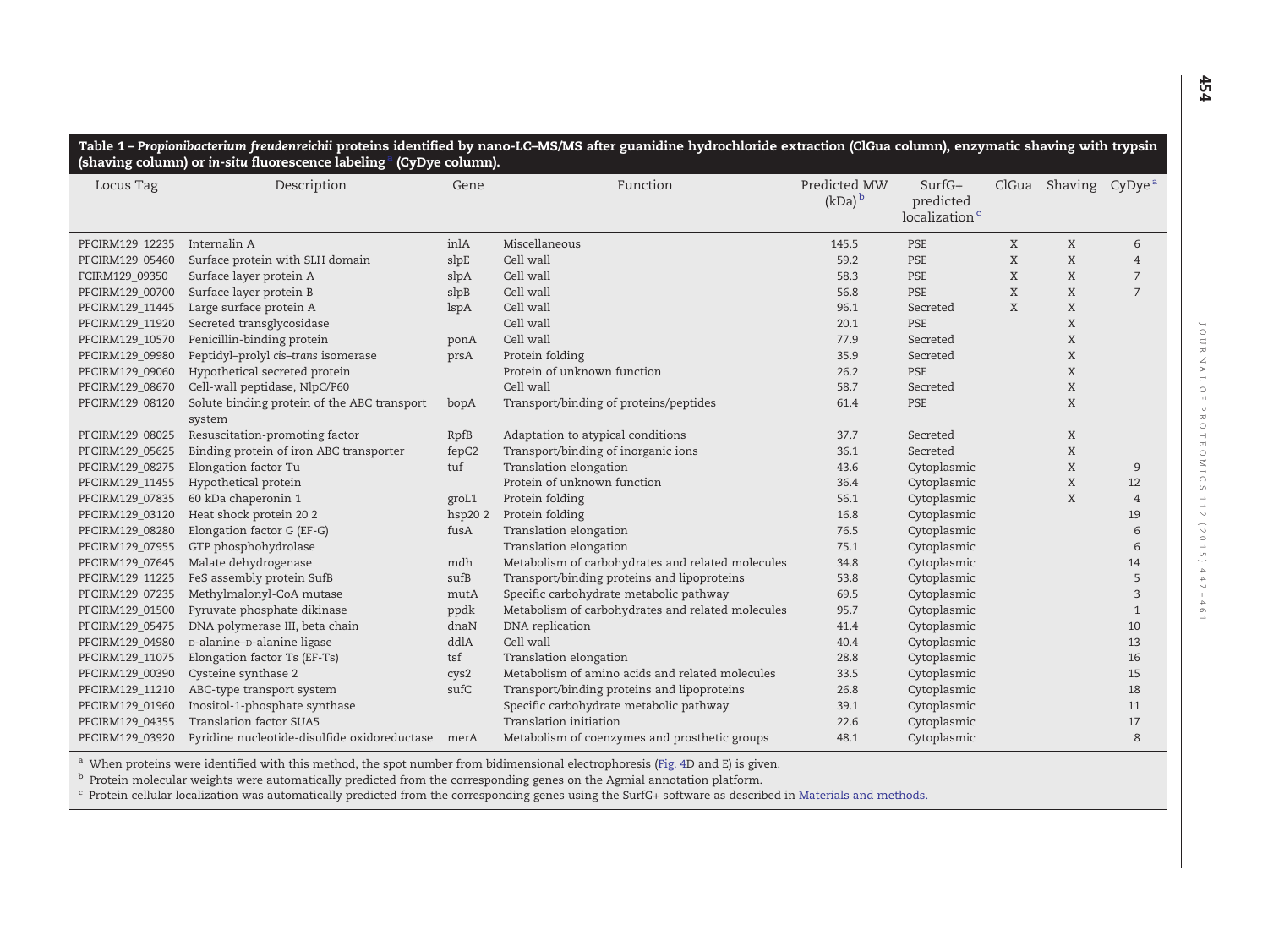cellular and extracellular fractions were analyzed by SDS PAGE, for different durations of shaving. No release of intracytoplasmic material was detected, after up to 2 h of shaving (Fig. 3A). Accordingly, the propionibacteria viability was monitored and shown to be constant during this treatment (Fig. 3B). Reverse phase nano-LC analysis of a 1 h shaving supernatant revealed the presence of an eluted material when cells were incubated in the presence of trypsin,



Fig. 3 – Enzymatic shaving of Propionibacterium freudenreichii ITG P20 surface proteins using trypsin. P. freudenreichii was grown in cow's milk ultrafiltrate and harvested in an early stationary phase. Washed cells were subjected to shaving for 0, 0.5, 1 or 2 h, as described in [Materials and methods,](#page-2-0) prior to centrifugation. (A) The resulting pellet (1, 3, 5 and 7) as well as the supernatant (2, 4, 6 and 8) were analyzed by 12% SDS PAGE followed by Coomassie Blue-staining. No bacterial lysis is revealed by the analysis of shaving supernatants, whatever the shaving time. (B) Survival of P. freudenreichii was monitored by CFU counting during shaving and revealed no loss in propionibacterial viability. No bacterial death is revealed during shaving. (C) Surface proteins identified by shaving. After 1 h of shaving with trypsin, the supernatant was isolated and the generated peptides were identified by nano LC–MS/MS.

yet not in the absence of this enzyme. MS/MS analysis of the eluted peptides led to the identification of 16 unique proteins. As a confirming first result, the 5 proteins identified by guanidine extraction (see above) were also found by shaving. A set of 11 new proteins were also identified here, as shown in [Table 1.](#page-7-0) This includes enzymes involved in cell wall metabolism and the BopA adhesin already described in bifidobacteria [\[22,23\]](#page-12-0). See Fig. 3C for MS/MS details.

# 3.5. Fluorescent labeling and analysis of surface proteins using CyDye DIGE minimal dye

To confirm surface accessibility of proteins, intact live cells of P. freudenreichii were subjected to in situ CyDye labeling without loss of viability (data not shown). The resulting cells exhibited intense fluorescence as evidenced by epifluorescence microscopy ([Fig. 4A](#page-9-0)). As a control, no protein was detected by SDS PAGE followed by Coomassie-Blue staining in the labeling reaction [\(Fig. 4](#page-9-0) B), while only one fluorescent band was detected in this fraction ([Fig. 4C](#page-9-0)). By contrast, the bulk majority of fluorescent proteins were observed in the cellular fraction. This was thus separated by two dimensional electrophoresis followed by fluorescence imaging ([Fig. 4](#page-9-0)D) and Coomassie-Blue staining [\(Fig. 4E](#page-9-0)). Only fluorescent spots matching with Coomassie-Blue stained ones could be picked for proteomic analysis, while a subset of the fluorescent ones escaped such analysis. As a control of efficacy, the surface extractible proteins internalin A and the surface layer proteins E, A and B were detected this way. A subset of 15 additional proteins was identified (see [Table 1](#page-7-0)). Four proteins extracted by CyDye were predicted as PSE by SurfG+: SlpA, SlpB, SlpE and InlA. They all belong to proteins anchored to the peptidoglycane by an SLH domain and were detected here by the 3 methods, extraction, shaving and labeling. See Supplemental Table 3 for MS/MS details.

#### 3.6. Focus on surface accessibility of two key proteins

Among the surface proteins identified here, we focused on key proteins most likely to play a role in bacterium/host interactions, i.e. adhesion and immunomodulation. We used the peptides detected by shaving (see above) to specify the surface topology of these proteins and identify the exposed domains, most likely to interact with the host.

BopA is a bacterial lipoprotein involved in adhesion to epithelial cells in bifidobacteria [\[58\]](#page-13-0). Its counterpart in P. freudenreichii exhibited surface exposure and accessibility of its C-terminal part ([Fig. 5A](#page-10-0)). By contrast, the N-terminal's first 103 residues was not detected here. This comprises the 21 residue cleavable signal sequence recognized by the dedicated lipoprotein signal peptidase, as well as the following 82 residues. These are probably embedded in the peptidoglycan thick layer, as they follow the N-terminal lipid-modified cysteine which is tethered to the outer face of the cytoplasmic membrane. This is consistent with their lack of accessibility.

S-layer proteins are reportedly involved in adhesion and immunomodulation in other bacteria [\[24,30,31,59\].](#page-12-0) They are anchored to the cell wall via electrostatic interactions involving SLH domains and pyruvylated cell wall polymers [\[31\]](#page-12-0). As indicated in [Fig. 5](#page-10-0)B, extracellular released peptides covered 49% of P. freudenreichii slpB protein, showing great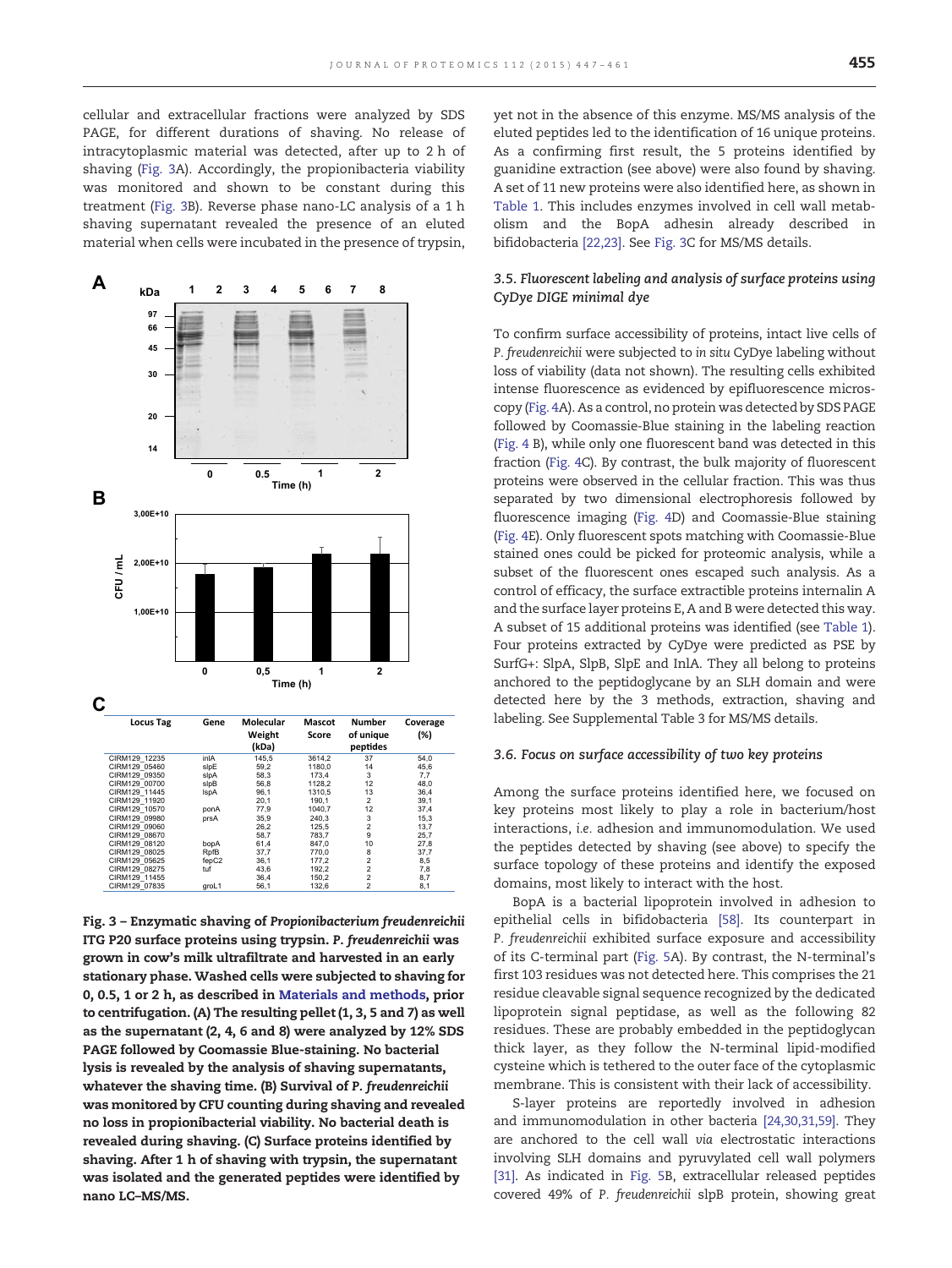<span id="page-9-0"></span>surface accessibility of the N-terminal part, except for the cleavable signal sequence. By contrast, the C-terminal region, containing 3 predicted SLH domains, was poorly represented. This confirms the hypothesis that slpB SLH domains are embedded in the peptidoglycan thick layer, thus not accessible to the enzyme.

# 4. Discussion

## 4.1. A limited number of proteins validated as surface-exposed

The surface proteome of P. freudenreichii ITG P20 was characterized using three approaches, leading to the identification of a total of 31 different proteins. None of the 3 methods spotted all of them, showing the relevance of using a combination of methods. This number is relatively low, compared to other reports [\[60\].](#page-13-0) Among these 31 proteins, 4, i.e. InlA, SlpE, SlpA and SlpB, were confirmed by the 3 methods, 4 additional proteins were confirmed by 2 different methods, while a set of 23 proteins were identified only by one method.

S-layer proteins, previously thought to be composed of a single protein molecular species, are more complex in Gram-positive bacteria such as L. acidophilus, the S-layer of which contains 37 proteins [\[61\],](#page-13-0) in addition to the previously described SlpA. In P. freudenreichii ITG P20, at least 5 proteins are extracted using guanidine, SlpB being the major one, with a MS-measured mass of 54,147 Da, which is close to the 54,145 Da size predicted for SlpB after cleavage of the signal peptide (this work, predicted from the slpB gene).



Fig. 4 – Selective in situ labeling of Propionibacterium freudenreichii ITG P20 surface proteins using CyDye DIGE Fluor Cy5 minimal dye. P. freudenreichii was grown in cow's milk ultrafiltrate and harvested in an early stationary phase. Washed cells were subjected to CyDye surface labeling as described in [Materials and methods](#page-2-0) prior to examination under a fluorescence microscope (A). (B) SDS PAGE analysis of labeled P. freudenreichii whole-cell protein SDS extract (1), of labeled P. freudenreichii lysozyme extract (2) and of the labeling reaction supernatant, after centrifugation of bacteria (3). (C) Fluorescence imaging, using a Typhoon PhosphorImager, of the same gel. Fluorescent proteins were mainly detected in the whole-cell protein extract, while only one diffused into the extracellular medium. (D) The CyDye-labeled P. freudenreichii whole-cell protein extract was further separated by two-dimensional gel electrophoresis prior to fluorescence imaging on a Typhoon PhosphorImager. (E) The same gel was Coomassie Blue-stained prior to scanning on an ImageScanner III. Coomassie Blue-stained spots co-localized with fluorescent ones are indicated by an arrow.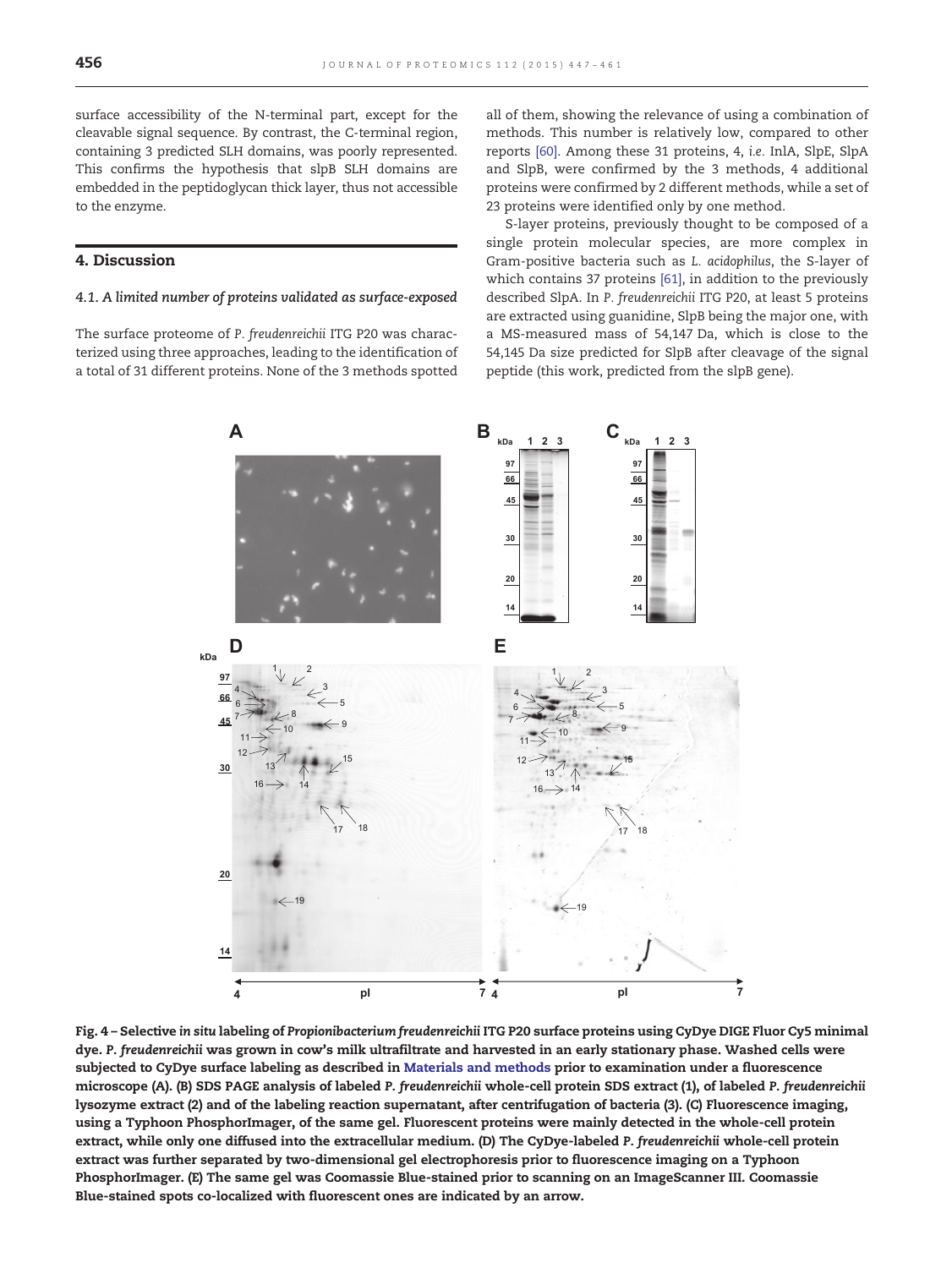<span id="page-10-0"></span>Enzymatic shaving of Gram-positive bacteria can lead to the identification of up to 72 proteins, of which 6 to 70% are predicted as cytoplasmic, depending on the report [\[60\].](#page-13-0) Here, we describe 16 distinct P. freudenreichii proteins, with only 3 (18%) predicted as cytoplasmic, including Grol1 and Tuf, known as moonlighting surface exposed proteins in other Gram-positive bacteria [\[36,38,62](#page-13-0)–65].

Surface labeling with a NHS-ester coupled CyDye confirmed surface exposure of P. freudenreichii proteins. This method, first developed for eukaryotic cells, was applied to decipher M. genitalium surfaceome, allowing the identification of 61 distinct proteins [\[40\].](#page-13-0) To our knowledge, this work constitutes the first application of this labeling to a food bacterium. It identified 22 proteins in P. freudenreichii. Among these, 7 were also identified by extraction and/or shaving, while shaving revealed 9 proteins not spotted by labeling. This is probably due to the limits of 2D electrophoretic techniques, as surface proteins may be insoluble, out of the pH range, or underrepresented. Surprisingly, a set of 15 proteins [\(Table 1,](#page-7-0) bottom lines, all predicted as cytoplasmic) were detected only by labeling. These should be considered with caution, as CyDyes are small molecules able to diffuse through the peptidoglycan cell wall, and thus reaching the cell membrane, while the trypsin enzyme does not.

#### 4.2. Proteins with peptidoglycan binding domain

Proteins containing SLH domains are typical surface exposed proteins. Four were identified in this study: SlpA, B and E and InlA. SLH domains, illustrated in Fig. 5, are involved in the interaction of such proteins, the so-called S-layer associated proteins (SLAPs) [\[61\]](#page-13-0), with cell wall polymers and act as anchorage structures in the Gram positive cell wall. According to bioinformatic prediction, nine proteins present SLH domains in the draft genome of P. freudenreichii ITG P20. Five of them have neither been extracted, nor identified by surface proteomic analysis. They may not be expressed in our growth conditions, or their secondary structure and cell wall-anchoring may prevent these proteins from protruding at the cell surface. Another PSE protein (PFCIRM129\_11920), annotated as a secreted transglycosidase, possesses N-terminal signal peptides (18 residues) and a peptidoglycan binding domain LysM. This cell wall associated protein is homologous to a Streptomyces sviceus peptidoglycan binding protein involved in a cell wall macromolecule catabolic process (Genbank ID CM000951).

#### 4.3. Lipoproteins

Two proteins presented a lipoprotein domain. The first one, PFCIRM129\_09060, a putative uncharacterized protein also found in other actinobacteria including Mobiluncus, Bifidobacterium and Arthrobacter, displays a lipoprotein domain and an "Excalibur" domain (extracellular calcium-binding region). The second one was identified as BopA, a protein belonging to the ABC superfamily with an ATP binding cassette, with extensive homology with its counterpart in bifidobacteria. In P. freudenreichii ITG P20, it displays a 32 residue N-terminal peptide, a large bacterial extracellular solute binding domain (107 to 475) and a lipoprotein domain (prokar prediction). As none of them possesses a membrane spanning protein segment, C-terminal parts of these proteins probably protrude out of the surface of the cell. This is in accordance with the position of the peptides identified by shaving along the BopA protein (Fig. 5).

#### 4.4. Proteins predicted to be secreted

A subset of 6 proteins was predicted as secreted, mainly because of the presence of a signal peptide. However, they match with enzymes known to play a role within the cell wall. The protein PonA (PFCIRM129\_10570), as an example, belongs to a family of bifunctional transglycosidase/transpeptidases involved in the polymerization of murein glycan chains, a key step in the synthesis of a cell wall peptidoglycan. The cell wall peptidase NlpC/P60 (PFCIRM129\_08670) is a conserved protein found on the surface of several bacteria. Its homologue YgjB is involved in peptidoglycan hydrolysis in L. lactis [\[66\]](#page-13-0). The peptidyl–prolyl cis–trans isomerase (PFCIRM129\_09980) is thought to be involved in protein folding. Its counterpart (PrsA) is involved in protein post-export processes in other Gram positive bacteria [\[67\].](#page-13-0) Acting as a cell wall foldase, it determines key surface properties.



Fig. 5 – Aminoacid sequence predicted for the BopA (panel A) and SlpB (panel B) proteins and surface accessibility. The signal sequences are underlined. The potent trypsin cleavage sites are indicated by dark triangles following lysine (K) and arginine residues (R). The peptides detected in the shaving extracellular fraction are highlighted, evidencing the surface-accessible cleavage sites. The 3 SLH domains detected in slpB are indicated.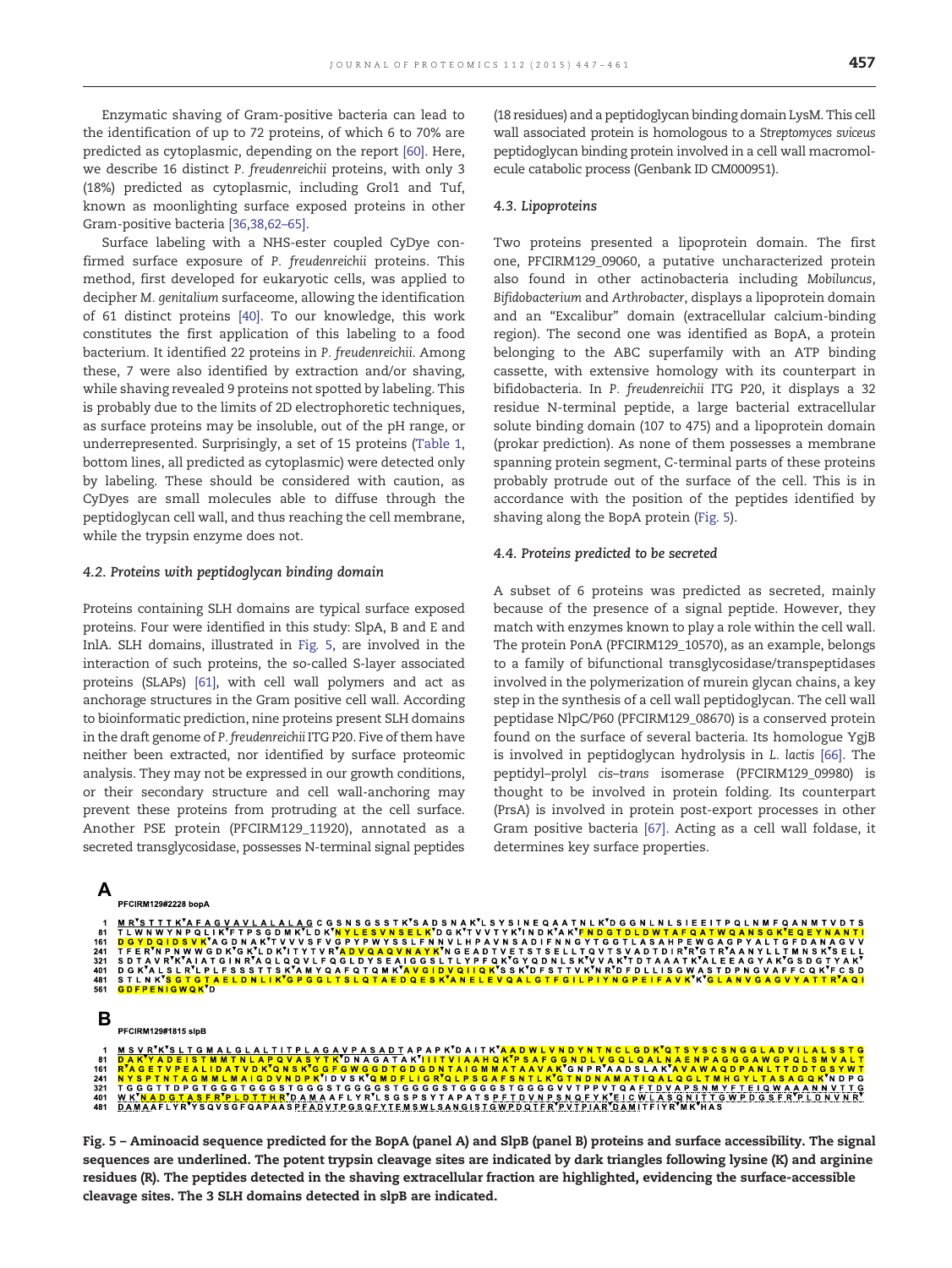## 4.5. Proteins predicted to be cytoplasmic

Among the 31 proteins experimentally identified as surface exposed, 18 are predicted by SurfG+ to be cytoplasmic. At least 6 of these 18 proteins have already been reported to be localized at the surface of other bacteria: elongation factors Tu, Ts and G; heat shock protein 20, 60 kDa chaperonin, and pyruvate kinase. Proteins able to exhibit distinct biological functions in relation with distinct subcellular localization are named "moonlighting" proteins [\[68,69\].](#page-13-0) Glycolytic enzymes, chaperones and translation factors are frequently reported to be found at the surfaces of several bacterial species with a surface-specific role in adhesion, plasminogen-binding or modulation of the host immune response in both pathogenic and probiotic bacteria [\[69\]](#page-13-0).

Mechanisms involved in the exportation of these proteins are still not elucidated. Their secretion, previously thought to be due to cell lysis, is in fact tightly regulated, signal-peptide independent, not coupled to translation, and occurs in response to specific stimuli and in stationary phase [\[70\]](#page-13-0). Both Gram-negative and Gram-positive may also produce membrane vesicles allowing exportation of moonlighting proteins [\[71\].](#page-14-0) Moonlighting proteins, lacking a well-known and characterized export signal, are predicted as cytoplasmic by bio-informatics tools such as SurfG+. However, new targeting signals are being identified in such proteins [\[72\].](#page-14-0)

# 4.6. Surface proteins involved in Propionibacterium/host interactions

Internalin A (InlA) is known to be involved in adhesion in several bacteria including the pathogen Listeria monocytogenes. This adhesin was also found in the lactic acid bacteria Carnobacterium maltaromaticum and Lactobacillus plantarum [\[73\]](#page-14-0). Its sequence contains several LRRs (leucine rich repeats) known to participate in protein/protein interactions and found in various cell adhesion molecules. In bifidobacteria, BopA was shown to be involved in adhesion to human epithelial cells [\[58,74\]](#page-13-0). Interestingly, BopA expression level is linked with adhesion and with anti-inflammatory properties in Bifidobacterium bifidum. In P. freudenreichii, InlA and BopA are thus probably involved in interaction with the host digestive tract, considering that adhesive properties were described for this probiotic bacterium [18–[20,43\].](#page-12-0) Moonlighting proteins on the surface of the bacteria may coincide with a new function, including interaction with the host [\[69\].](#page-13-0) This was described for the elongation factor EF-Tu which, when surface exposed, acts as a host-induced adhesin [\[65,75\]](#page-13-0) and which was identified in P. freudenreichii ITG P20 in this work.

This work also pointed out the role of P. freudenreichii ITG P20 surface proteins in immunomodulation. In several strains of P. freudenreichii, we have previously shown that the removal of S-layer associated proteins (SLAPs) by guanidine extraction leads to drastic modifications of immunomodulatory properties, including abolishment of the ability to trigger release of the regulatory cytokine IL-10 [\[13\].](#page-12-0) The ITG P20 strain was further identified as the most efficient inducer of IL-10 [\[12\]](#page-12-0). In the present study, we show that a mixture of SLAPs, extracted from the P. freudenreichii ITG P20 surface, is at least partly responsible for the induction of the regulatory cytokines Il-10

and Il-6. This includes InlA, LspA, SlpE, SlpA and SlpB, but the precise role of each of these remains to be confirmed at the molecular level. No common function shared by all proteins with an S-layer domain in bacteria has been found up to now. However, they were shown to play a central role in interactions of several probiotic bacteria with the host. Indeed, they may be involved in tolerance to the digestive stresses, adhesion properties [\[76\]](#page-14-0) or immunomodulatory properties of these bacteria. As an example, the main S-layer protein is involved in the modulation of immune and epithelial cells by L. acidophilus NCFM [\[30\]](#page-12-0) and L. helveticus [\[77\]](#page-14-0). The anti-inflammatory response to surface proteins of bacteria used as a probiotic or as a fermentation starter is studied thoroughly throughout the world and no general rule, applicable to all bacteria and their surface proteins, is evidenced. This work thus opens new perspectives for the use of selected dairy propionibacteria strains as probiotics for specific populations.

# 5. Conclusion

As a conclusion, a combination of three different methods was used to inventory the surface proteins of P. freudenreichii. Proteins with different predicted localizations were detected. A subset of surface proteins is involved in the structure, functions and metabolism of the cell wall (transglycosidase, transpeptidase, peptidase, D-Ala–D-Ala ligase, S-layer type proteins), as expected in such an approach. Accordingly, others are involved in binding and transport of extracellular solutes (solute binding protein, iron transport). Some proteins were already described in other bacteria as involved in complex interactions between the bacterium and the host. This includes the conserved adhesin InlA and the lipoprotein BopA involved in adhesion and immunomodulation in bifidobacteria. Some of the detected moonlighting proteins are conserved and were previously shown to play a role in bacterium/host interactions, including adhesion and immune response: EF-Tu, EF-Ts, GroEL, as well as 3 distinct S-layer type proteins. This first inventory of P. freudenreichii surface proteins constitutes the basis for the elucidation of the mechanisms involved in its interaction with its environment. We show, for the first time, the role of P. freudenreichii surface proteins in cytokine induction. The detected genes are presently candidates for gene overexpression and inactivation, an approach which will confirm their physiological and/or functional role.

Supplementary data to this article can be found online at [http://dx.doi.org/10.1016/j.jprot.2014.07.018.](http://dx.doi.org/10.1016/j.jprot.2014.07.018)

# Acknowledgments

This work was part of the "SURFING" project, Starter SURFace against INflammation of the Gut, ANR-2010-ALIA-016, financed by the French National Agency for Research. GJ thanks the CRITT Santé Bretagne for assistance in writing the ANR Grant. The authors thank "Actalia Dairy Products" for providing the ITG P20 strain.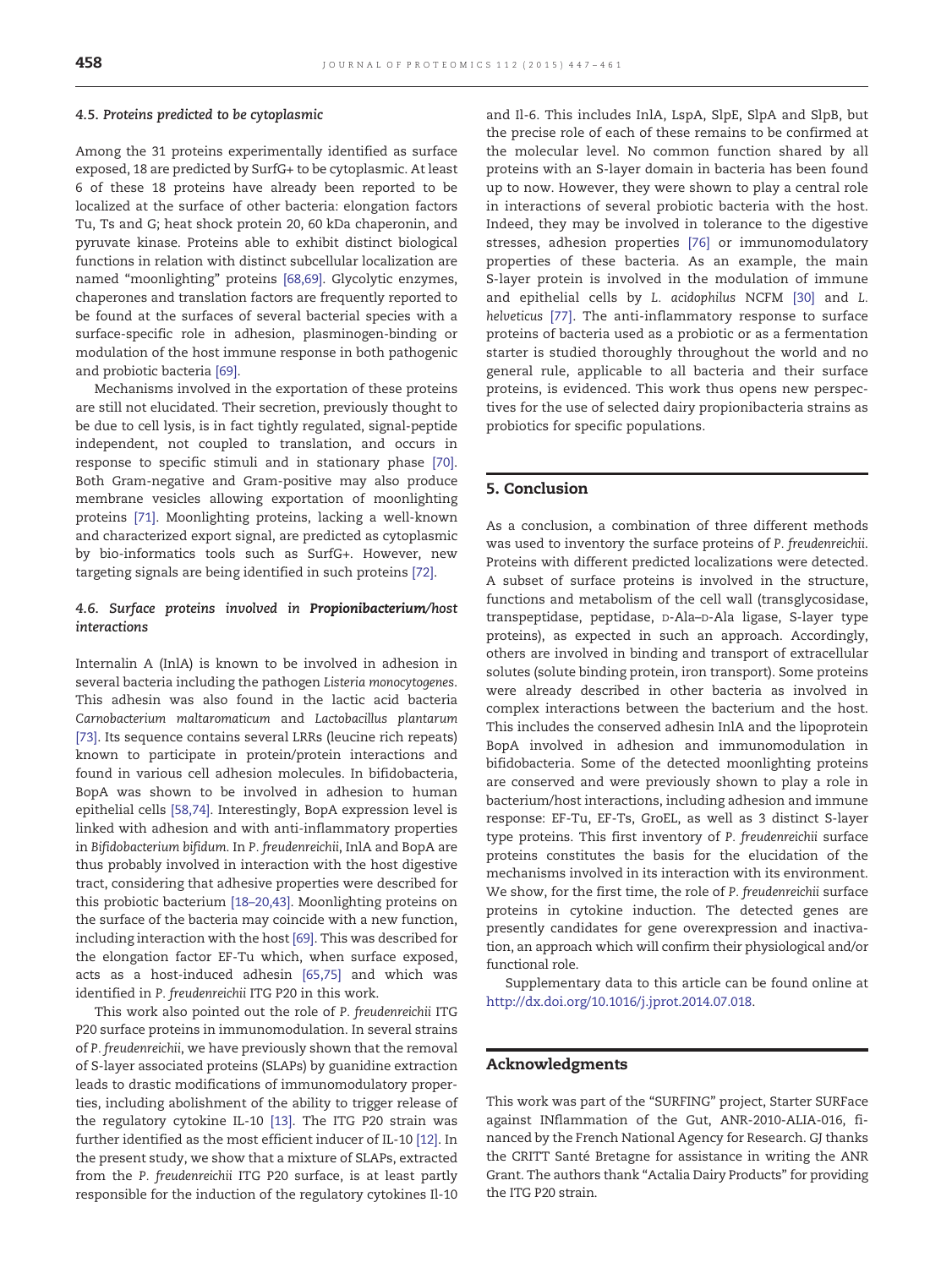#### <span id="page-12-0"></span>REFERENCES

- [1] [FAO/WHO. Guidelines for the evaluation of probiotics in food.](http://refhub.elsevier.com/S1874-3919(14)00379-0/rf0375) [Geneva, Switz: Food and Agriculture Organization of the](http://refhub.elsevier.com/S1874-3919(14)00379-0/rf0375) [United Nations and World Health Organization Working](http://refhub.elsevier.com/S1874-3919(14)00379-0/rf0375) [Group report; 2002.](http://refhub.elsevier.com/S1874-3919(14)00379-0/rf0375)
- [2] [Bouglé D, Roland N, Lebeurrier F, Arhan P. Effect of](http://refhub.elsevier.com/S1874-3919(14)00379-0/rf0005) [propionibacteria supplementation on fecal bifidobacteria and](http://refhub.elsevier.com/S1874-3919(14)00379-0/rf0005) [segmental colonic transit time in healthy human subjects.](http://refhub.elsevier.com/S1874-3919(14)00379-0/rf0005) [Scand J Gastroenterol Feb 1999;34\(2\):144](http://refhub.elsevier.com/S1874-3919(14)00379-0/rf0005)–8.
- [3] [Roland N, Bougle D, Lebeurrier F, Arhan P, Maubois JL.](http://refhub.elsevier.com/S1874-3919(14)00379-0/rf0010) [Propionibacterium freudenreichii](http://refhub.elsevier.com/S1874-3919(14)00379-0/rf0010) stimulates the growth of [Bifidobacterium bifidum in vitro](http://refhub.elsevier.com/S1874-3919(14)00379-0/rf0010) and increases fecal [bifidobacteria in healthy human volunteers. Int Dairy J 1998;](http://refhub.elsevier.com/S1874-3919(14)00379-0/rf0010) [8\(6\):587](http://refhub.elsevier.com/S1874-3919(14)00379-0/rf0010)–8.
- [4] [Hojo K, Yoda N, Tsuchita H, Ohtsu T, Seki K, Taketomo N,](http://refhub.elsevier.com/S1874-3919(14)00379-0/rf0015) [et al. Effect of ingested culture of](http://refhub.elsevier.com/S1874-3919(14)00379-0/rf0015) Propionibacterium freudenreichii [ET-3 on fecal microflora and stool frequency in](http://refhub.elsevier.com/S1874-3919(14)00379-0/rf0015) [healthy females. Biosci Microflora 2002;21\(2\):115](http://refhub.elsevier.com/S1874-3919(14)00379-0/rf0015)–20.
- [5] [Kaneko T. A novel bifidogenic growth stimulator produced by](http://refhub.elsevier.com/S1874-3919(14)00379-0/rf0020) [Propionibacterium freudenreichii](http://refhub.elsevier.com/S1874-3919(14)00379-0/rf0020). Biosci Microflora 1999;18(2): 73–[80.](http://refhub.elsevier.com/S1874-3919(14)00379-0/rf0020)
- [6] [Seki K, Nakao H, Umino H, Isshiki H, Yoda N, Tachihara R,](http://refhub.elsevier.com/S1874-3919(14)00379-0/rf0025) [et al. Effects of fermented milk whey containing novel](http://refhub.elsevier.com/S1874-3919(14)00379-0/rf0025) [bifidogenic growth stimulator produced by](http://refhub.elsevier.com/S1874-3919(14)00379-0/rf0025) Propionibacterium [on fecal bacteria, putrefactive metabolite, defecation](http://refhub.elsevier.com/S1874-3919(14)00379-0/rf0025) [frequency and fecal properties in senile volunteers needed](http://refhub.elsevier.com/S1874-3919(14)00379-0/rf0025) [serious nursing-care taking enteral nutrition by tube feeding.](http://refhub.elsevier.com/S1874-3919(14)00379-0/rf0025) [J Intest Microbiol 2004;18\(2\):107](http://refhub.elsevier.com/S1874-3919(14)00379-0/rf0025)–15.
- [7] [Ouwehand AC, Lagstrom H, Suomalainen T, Salminen S.](http://refhub.elsevier.com/S1874-3919(14)00379-0/rf0030) [Effect of probiotics on constipation, fecal azoreductase](http://refhub.elsevier.com/S1874-3919(14)00379-0/rf0030) [activity and fecal mucin content in the elderly. Ann Nutr](http://refhub.elsevier.com/S1874-3919(14)00379-0/rf0030) [Metab 2002;46\(3](http://refhub.elsevier.com/S1874-3919(14)00379-0/rf0030)–4):159–62.
- [8] [Mitsuyama K, Masuda J, Yamasaki H, Kuwaki K, Kitazaki S,](http://refhub.elsevier.com/S1874-3919(14)00379-0/rf0035) [Koga H, et al. Treatment of ulcerative colitis with milk whey](http://refhub.elsevier.com/S1874-3919(14)00379-0/rf0035) culture with [Propionibacterium freudenreichii](http://refhub.elsevier.com/S1874-3919(14)00379-0/rf0035). J Intest Microbiol [2007;21\(2\):143](http://refhub.elsevier.com/S1874-3919(14)00379-0/rf0035)–7.
- [9] [Jan G, Belzacq AS, Haouzi D, Rouault A, Metivier D, Kroemer](http://refhub.elsevier.com/S1874-3919(14)00379-0/rf0040) [G, et al. Propionibacteria induce apoptosis of colorectal](http://refhub.elsevier.com/S1874-3919(14)00379-0/rf0040) [carcinoma cells via short-chain fatty acids acting on](http://refhub.elsevier.com/S1874-3919(14)00379-0/rf0040) [mitochondria. Cell Death Differ Feb 2002;9\(2\):179](http://refhub.elsevier.com/S1874-3919(14)00379-0/rf0040)–88.
- [10] [Lan A, Lagadic-Gossmann D, Lemaire C, Brenner C, Jan G.](http://refhub.elsevier.com/S1874-3919(14)00379-0/rf0045) [Acidic extracellular pH shifts colorectal cancer cell death](http://refhub.elsevier.com/S1874-3919(14)00379-0/rf0045) [from apoptosis to necrosis upon exposure to propionate and](http://refhub.elsevier.com/S1874-3919(14)00379-0/rf0045) [acetate, major end-products of the human probiotic](http://refhub.elsevier.com/S1874-3919(14)00379-0/rf0045) [propionibacteria. Apoptosis Dec 29 2007;12:573](http://refhub.elsevier.com/S1874-3919(14)00379-0/rf0045)–91.
- [11] [Cousin FJ, Jouan-Lanhouet S, Dimanche-Boitrel MT, Corcos L,](http://refhub.elsevier.com/S1874-3919(14)00379-0/rf0050) Jan G. Milk fermented by [Propionibacterium freudenreichii](http://refhub.elsevier.com/S1874-3919(14)00379-0/rf0050) [induces apoptosis of HGT-1 human gastric cancer cells. PLoS](http://refhub.elsevier.com/S1874-3919(14)00379-0/rf0050) [ONE 2012;7\(3\):e31892.](http://refhub.elsevier.com/S1874-3919(14)00379-0/rf0050)
- [12] [Foligné B, Breton J, Mater D, Jan G. Tracking the microbiome](http://refhub.elsevier.com/S1874-3919(14)00379-0/rf0055) [functionality: focus on](http://refhub.elsevier.com/S1874-3919(14)00379-0/rf0055) Propionibacterium species. Gut Feb 6 [2013;62\(8\):1227](http://refhub.elsevier.com/S1874-3919(14)00379-0/rf0055)–8.
- [13] [Foligné B, Deutsch SM, Breton J, Cousin FJ, Dewulf J,](http://refhub.elsevier.com/S1874-3919(14)00379-0/rf0060) [Samson M, et al. Promising immunomodulatory effects](http://refhub.elsevier.com/S1874-3919(14)00379-0/rf0060) [of selected strains of dairy propionibacteria as evidenced](http://refhub.elsevier.com/S1874-3919(14)00379-0/rf0060) in vitro and in vivo[. Appl Environ Microbiol Dec 2010;76\(24\):](http://refhub.elsevier.com/S1874-3919(14)00379-0/rf0060) [8259](http://refhub.elsevier.com/S1874-3919(14)00379-0/rf0060)–64.
- [14] [Deutsch SM, Parayre S, Bouchoux A, Guyomarc'h F, Dewulf J,](http://refhub.elsevier.com/S1874-3919(14)00379-0/rf0065) [Dols-Lafargue M, et al. Contribution of surface beta-glucan](http://refhub.elsevier.com/S1874-3919(14)00379-0/rf0065) [polysaccharide to physicochemical and immunomodulatory](http://refhub.elsevier.com/S1874-3919(14)00379-0/rf0065) properties of [Propionibacterium freudenreichii](http://refhub.elsevier.com/S1874-3919(14)00379-0/rf0065). Appl Environ [Microbiol Mar 2012;78\(6\):1765](http://refhub.elsevier.com/S1874-3919(14)00379-0/rf0065)–75.
- [15] [Leverrier P, Vissers JP, Rouault A, Boyaval P, Jan G. Mass](http://refhub.elsevier.com/S1874-3919(14)00379-0/rf0070) [spectrometry proteomic analysis of stress adaptation reveals](http://refhub.elsevier.com/S1874-3919(14)00379-0/rf0070) [both common and distinct response pathways in](http://refhub.elsevier.com/S1874-3919(14)00379-0/rf0070) [Propionibacterium freudenreichii](http://refhub.elsevier.com/S1874-3919(14)00379-0/rf0070). Arch Microbiol Mar 2004; [181\(3\):215](http://refhub.elsevier.com/S1874-3919(14)00379-0/rf0070)–30.
- [16] [Hervé C, Fondrevez M, Cheron A, Barloy-Hubler F, Jan G.](http://refhub.elsevier.com/S1874-3919(14)00379-0/rf0380) [Transcarboxylase mRNA: a marker which evidences](http://refhub.elsevier.com/S1874-3919(14)00379-0/rf0380) P. freudenreichii [survival and metabolic activity during its](http://refhub.elsevier.com/S1874-3919(14)00379-0/rf0380) [transit in the human gut. Int J Food Microbiol Feb 15 2007;](http://refhub.elsevier.com/S1874-3919(14)00379-0/rf0380) [113\(3\):303](http://refhub.elsevier.com/S1874-3919(14)00379-0/rf0380)–14.
- [17] [Falentin H, Deutsch SM, Jan G, Loux V, Thierry A, Parayre S,](http://refhub.elsevier.com/S1874-3919(14)00379-0/rf0080) [et al. The complete genome of](http://refhub.elsevier.com/S1874-3919(14)00379-0/rf0080) Propionibacterium freudenreichii [CIRM-BIA1, a hardy actinobacterium with food and probiotic](http://refhub.elsevier.com/S1874-3919(14)00379-0/rf0080) [applications. PLoS ONE 2010;5\(7\):e11748.](http://refhub.elsevier.com/S1874-3919(14)00379-0/rf0080)
- [18] [Ouwehand AC, Tolkko S, Kulmala J, Salminen S, Salminen E.](http://refhub.elsevier.com/S1874-3919(14)00379-0/rf0085) [Adhesion of inactivated probiotic strains to intestinal mucus.](http://refhub.elsevier.com/S1874-3919(14)00379-0/rf0085) [Lett Appl Microbiol Jul 2000;31\(1\):82](http://refhub.elsevier.com/S1874-3919(14)00379-0/rf0085)–6.
- [19] [Thiel A, Eikmanns B, Salminen S, Ouwehand AC.](http://refhub.elsevier.com/S1874-3919(14)00379-0/rf0090) In vitro [adhesion of propionibacteria to human intestinal mucus. Ital](http://refhub.elsevier.com/S1874-3919(14)00379-0/rf0090) [J Food Sci 2004;16\(2\):245](http://refhub.elsevier.com/S1874-3919(14)00379-0/rf0090)–53.
- [20] [Tuomola EM, Ouwehand AC, Salminen SJ. Human ileostomy](http://refhub.elsevier.com/S1874-3919(14)00379-0/rf0095) [glycoproteins as a model for small intestinal mucus to](http://refhub.elsevier.com/S1874-3919(14)00379-0/rf0095) [investigate adhesion of probiotics. Lett Appl Microbiol Mar](http://refhub.elsevier.com/S1874-3919(14)00379-0/rf0095) [1999;28\(3\):159](http://refhub.elsevier.com/S1874-3919(14)00379-0/rf0095)–63.
- [21] [Huang Y, Adams MC. An](http://refhub.elsevier.com/S1874-3919(14)00379-0/rf0100) in vitro model for investigating [intestinal adhesion of potential dairy propionibacteria](http://refhub.elsevier.com/S1874-3919(14)00379-0/rf0100) [probiotic strains using cell line C2BBe1. Lett Appl Microbiol](http://refhub.elsevier.com/S1874-3919(14)00379-0/rf0100) [2003;36\(4\):213](http://refhub.elsevier.com/S1874-3919(14)00379-0/rf0100)–6.
- [22] [Riedel CU, Foata F, Goldstein DR, Blum S, Eikmanns BJ.](http://refhub.elsevier.com/S1874-3919(14)00379-0/rf0105) [Interaction of bifidobacteria with Caco-2 cells-adhesion and](http://refhub.elsevier.com/S1874-3919(14)00379-0/rf0105) [impact on expression profiles. Int J Food Microbiol Jul 1 2006;](http://refhub.elsevier.com/S1874-3919(14)00379-0/rf0105) [110\(1\):62](http://refhub.elsevier.com/S1874-3919(14)00379-0/rf0105)–8.
- [23] [Preising J, Philippe D, Gleinser M, Wei H, Blum S, Eikmanns BJ,](http://refhub.elsevier.com/S1874-3919(14)00379-0/rf0110) [et al. Selection of bifidobacteria based on adhesion and](http://refhub.elsevier.com/S1874-3919(14)00379-0/rf0110) [anti-inflammatory capacity in vitro for amelioration of](http://refhub.elsevier.com/S1874-3919(14)00379-0/rf0110) [murine colitis. Appl Environ Microbiol 2010;76\(9\):3048](http://refhub.elsevier.com/S1874-3919(14)00379-0/rf0110)–51.
- [24] [Lebeer S, Vanderleyden J, De Keersmaecker SC. Host](http://refhub.elsevier.com/S1874-3919(14)00379-0/rf0115) [interactions of probiotic bacterial surface molecules:](http://refhub.elsevier.com/S1874-3919(14)00379-0/rf0115) [comparison with commensals and pathogens. Nat Rev](http://refhub.elsevier.com/S1874-3919(14)00379-0/rf0115) [Microbiol Mar 2010;8\(3\):171](http://refhub.elsevier.com/S1874-3919(14)00379-0/rf0115)–84.
- [25] [van de Guchte M, Chaze T, Jan G, Mistou MY. Properties of](http://refhub.elsevier.com/S1874-3919(14)00379-0/rf0120) [probiotic bacteria explored by proteomic approaches. Curr](http://refhub.elsevier.com/S1874-3919(14)00379-0/rf0120) [Opin Microbiol 2012;15:1](http://refhub.elsevier.com/S1874-3919(14)00379-0/rf0120)–9.
- [26] [Bendtsen JD, Nielsen H, von Heijne G, Brunak S. Improved](http://refhub.elsevier.com/S1874-3919(14)00379-0/rf0125) [prediction of signal peptides: SignalP 3.0. J Mol Biol Jul 16](http://refhub.elsevier.com/S1874-3919(14)00379-0/rf0125) [2004;340\(4\):783](http://refhub.elsevier.com/S1874-3919(14)00379-0/rf0125)–95.
- [27] [Schneewind O, Missiakas DM. Protein secretion and surface](http://refhub.elsevier.com/S1874-3919(14)00379-0/rf0130) [display in Gram-positive bacteria. Philos Trans R Soc Lond B](http://refhub.elsevier.com/S1874-3919(14)00379-0/rf0130) [Biol Sci Apr 19 2012;367\(1592\):1123](http://refhub.elsevier.com/S1874-3919(14)00379-0/rf0130)–39.
- [28] [Barinov A, Loux V, Hammani A, Nicolas P, Langella P, Ehrlich](http://refhub.elsevier.com/S1874-3919(14)00379-0/rf0135) [D, et al. Prediction of surface exposed proteins in](http://refhub.elsevier.com/S1874-3919(14)00379-0/rf0135) Streptococcus pyogenes[, with a potential application to other Gram-positive](http://refhub.elsevier.com/S1874-3919(14)00379-0/rf0135) [bacteria. Proteomics Jan 2009;9\(1\):61](http://refhub.elsevier.com/S1874-3919(14)00379-0/rf0135)–73.
- [29] [Ashida N, Yanagihara S, Shinoda T, Yamamoto N.](http://refhub.elsevier.com/S1874-3919(14)00379-0/rf0140) [Characterization of adhesive molecule with affinity to Caco-2](http://refhub.elsevier.com/S1874-3919(14)00379-0/rf0140) cells in Lactobacillus acidophilus [by proteome analysis. J Biosci](http://refhub.elsevier.com/S1874-3919(14)00379-0/rf0140) [Bioeng Oct 2011;112\(4\):333](http://refhub.elsevier.com/S1874-3919(14)00379-0/rf0140)–7.
- [30] [Konstantinov SR, Smidt H, de](http://refhub.elsevier.com/S1874-3919(14)00379-0/rf0145) Vos WM, Bruijns SC, Singh [SK, Valence F, et al. S layer protein A of](http://refhub.elsevier.com/S1874-3919(14)00379-0/rf0145) Lactobacillus acidophilus [NCFM regulates immature dendritic cell and](http://refhub.elsevier.com/S1874-3919(14)00379-0/rf0145) [T cell functions. Proc Natl Acad Sci U S A Dec 9 2008;105\(49\):](http://refhub.elsevier.com/S1874-3919(14)00379-0/rf0145) [19474](http://refhub.elsevier.com/S1874-3919(14)00379-0/rf0145)–9.
- [31] [Mesnage S, Fontaine T, Mignot T, Delepierre M, Mock M, Fouet](http://refhub.elsevier.com/S1874-3919(14)00379-0/rf0150) [A. Bacterial SLH domain proteins are non-covalently](http://refhub.elsevier.com/S1874-3919(14)00379-0/rf0150) [anchored to the cell surface via a conserved mechanism](http://refhub.elsevier.com/S1874-3919(14)00379-0/rf0150) [involving wall polysaccharide pyruvylation. EMBO J Sep 1](http://refhub.elsevier.com/S1874-3919(14)00379-0/rf0150) [2000;19\(17\):4473](http://refhub.elsevier.com/S1874-3919(14)00379-0/rf0150)–84.
- [32] [Kern J, Wilton R, Zhang R, Binkowski TA, Joachimiak A,](http://refhub.elsevier.com/S1874-3919(14)00379-0/rf0155) [Schneewind O. Structure of surface layer homology \(SLH\)](http://refhub.elsevier.com/S1874-3919(14)00379-0/rf0155) domains from Bacillus anthracis [surface array protein. J Biol](http://refhub.elsevier.com/S1874-3919(14)00379-0/rf0155) [Chem Jul 22 2011;286\(29\):26042](http://refhub.elsevier.com/S1874-3919(14)00379-0/rf0155)–9.
- [33] [Rodriguez-Ortega MJ, Norais N, Bensi G, Liberatori S, Capo S,](http://refhub.elsevier.com/S1874-3919(14)00379-0/rf0160) [Mora M, et al. Characterization and identification of vaccine](http://refhub.elsevier.com/S1874-3919(14)00379-0/rf0160) [candidate proteins through analysis of the group A](http://refhub.elsevier.com/S1874-3919(14)00379-0/rf0160)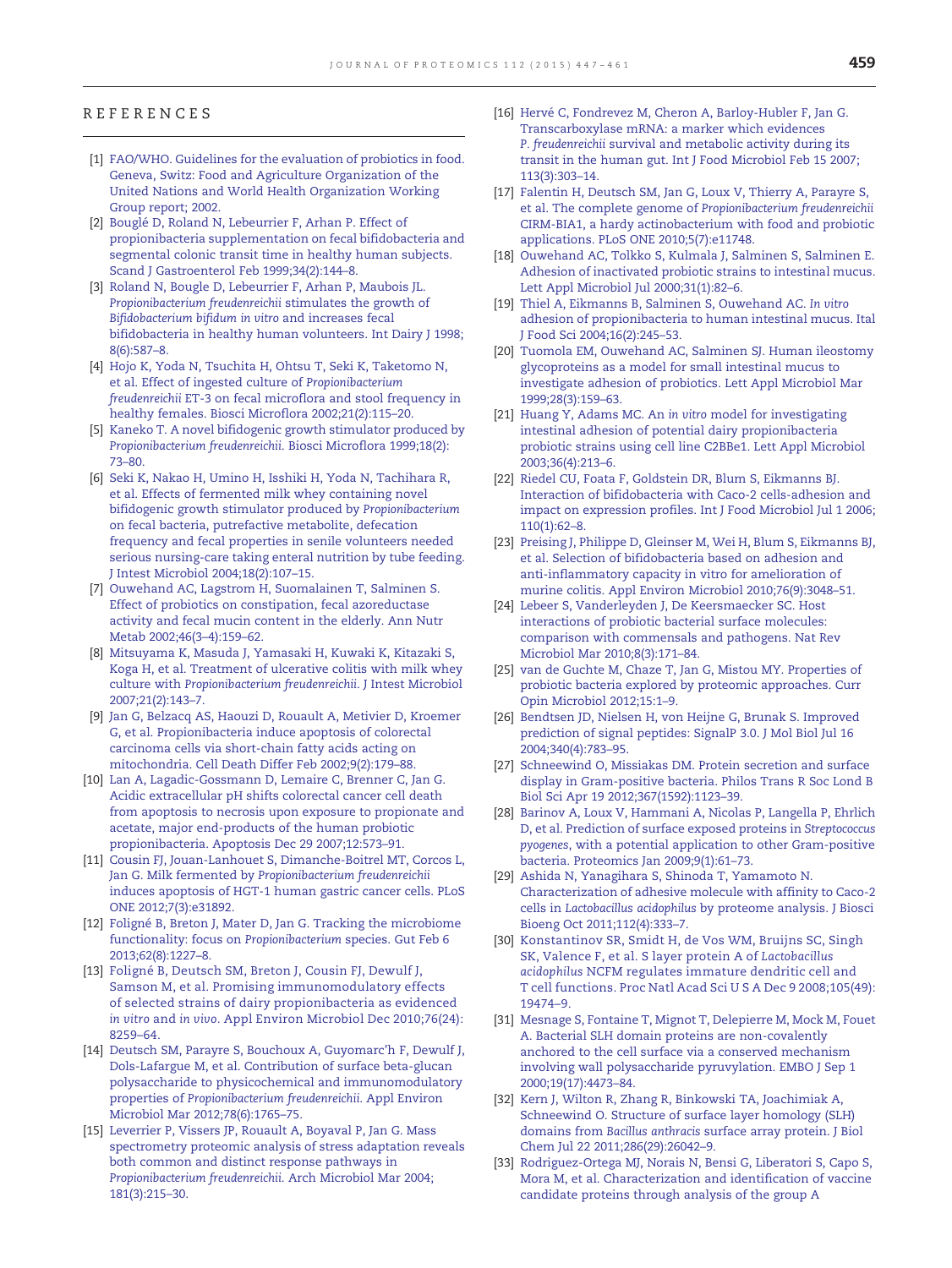<span id="page-13-0"></span>Streptococcus [surface proteome. Nat Biotechnol Feb 2006;24\(2\):](http://refhub.elsevier.com/S1874-3919(14)00379-0/rf0160) [191](http://refhub.elsevier.com/S1874-3919(14)00379-0/rf0160)–7.

- [34] [Bensi G, Mora M, Tuscano G, Biagini M, Chiarot E, Bombaci M,](http://refhub.elsevier.com/S1874-3919(14)00379-0/rf0165) [et al. Multi high-throughput approach for highly selective](http://refhub.elsevier.com/S1874-3919(14)00379-0/rf0165) [identification of vaccine candidates: the Group A](http://refhub.elsevier.com/S1874-3919(14)00379-0/rf0165) Streptococcus [case. Mol Cell Proteomics Jun 2012;11\(6\):M111.](http://refhub.elsevier.com/S1874-3919(14)00379-0/rf0165)
- [35] [Ythier M, Resch G, Waridel P, Panchaud A, Gfeller A,](http://refhub.elsevier.com/S1874-3919(14)00379-0/rf0170) [Majcherczyk P, et al. Proteomic and transcriptomic profiling](http://refhub.elsevier.com/S1874-3919(14)00379-0/rf0170) of Staphylococcus aureus [surface LPXTG-proteins: correlation](http://refhub.elsevier.com/S1874-3919(14)00379-0/rf0170) [with agr genotypes and adherence phenotypes. Mol Cell](http://refhub.elsevier.com/S1874-3919(14)00379-0/rf0170) [Proteomics Nov 2012;11\(11\):1123](http://refhub.elsevier.com/S1874-3919(14)00379-0/rf0170)–39.
- [36] [Bohle LA, Riaz T, Egge-Jacobsen W, Skaugen M, Busk OL,](http://refhub.elsevier.com/S1874-3919(14)00379-0/rf0175) [Eijsink VG, et al. Identification of surface proteins in](http://refhub.elsevier.com/S1874-3919(14)00379-0/rf0175) Enterococcus faecalis [V583. BMC Genomics 2011;12:135.](http://refhub.elsevier.com/S1874-3919(14)00379-0/rf0175)
- [37] [Michaux C, Romero Saavedra LF, Reffuveille F, Bernay B, Goux](http://refhub.elsevier.com/S1874-3919(14)00379-0/rf0385) [D, Hartke A, et al. The cold-shock RNA binding protein CspR is](http://refhub.elsevier.com/S1874-3919(14)00379-0/rf0385) [also exposed to the surface of](http://refhub.elsevier.com/S1874-3919(14)00379-0/rf0385) Enterococcus faecalis. [Microbiology Aug 16 2013;159:2153](http://refhub.elsevier.com/S1874-3919(14)00379-0/rf0385)–61.
- [38] [Berlec A, Zadravec P, Jevnikar Z, Strukelj B. Identification](http://refhub.elsevier.com/S1874-3919(14)00379-0/rf0185) [of candidate carrier proteins for surface display on](http://refhub.elsevier.com/S1874-3919(14)00379-0/rf0185) Lactococcus lactis [by theoretical and experimental analyses of](http://refhub.elsevier.com/S1874-3919(14)00379-0/rf0185) [the surface proteome. Appl Environ Microbiol Feb 2011;77\(4\):](http://refhub.elsevier.com/S1874-3919(14)00379-0/rf0185) [1292](http://refhub.elsevier.com/S1874-3919(14)00379-0/rf0185)–300.
- [39] [Mayrhofer C, Krieger S, Allmaier G, Kerjaschki D. DIGE](http://refhub.elsevier.com/S1874-3919(14)00379-0/rf0190) [compatible labeling of surface proteins on vital cells in vitro](http://refhub.elsevier.com/S1874-3919(14)00379-0/rf0190) [and in vivo. Proteomics Jan 2006;6\(2\):579](http://refhub.elsevier.com/S1874-3919(14)00379-0/rf0190)–85.
- [40] [Parraga-Nino N, Colome-Calls N, Canals F, Querol E,](http://refhub.elsevier.com/S1874-3919(14)00379-0/rf0195) [Ferrer-Navarro M. A comprehensive proteome of](http://refhub.elsevier.com/S1874-3919(14)00379-0/rf0195) Mycoplasma genitalium[. J Proteome Res May 2012;23.](http://refhub.elsevier.com/S1874-3919(14)00379-0/rf0195)
- [41] [Lopez C, Maillard MB, Briard-Bion V, Camier B, Hannon JA.](http://refhub.elsevier.com/S1874-3919(14)00379-0/rf0200) [Lipolysis during ripening of Emmental cheese considering](http://refhub.elsevier.com/S1874-3919(14)00379-0/rf0200) [organization of fat and preferential localization of bacteria. J](http://refhub.elsevier.com/S1874-3919(14)00379-0/rf0200) [Agric Food Chem Aug 9 2006;54\(16\):5855](http://refhub.elsevier.com/S1874-3919(14)00379-0/rf0200)–67.
- [42] [Cousin FJ, Deutsch SM, Perez Chaia A, Foligné B, Jan G.](http://refhub.elsevier.com/S1874-3919(14)00379-0/rf0205) [Interactions between probiotic dairy propionibacteria and the](http://refhub.elsevier.com/S1874-3919(14)00379-0/rf0205) [intestinal epithelium. Curr Immunol Rev 2012;8\(3\):216](http://refhub.elsevier.com/S1874-3919(14)00379-0/rf0205)–26.
- [43] [Ouwehand AC, Suomalainen T, Tolkko S, Salminen S. In vitro](http://refhub.elsevier.com/S1874-3919(14)00379-0/rf0210) [adhesion of propionic acid bacteria to human intestinal](http://refhub.elsevier.com/S1874-3919(14)00379-0/rf0210) [mucus. Lait 2002;82\(1\):123](http://refhub.elsevier.com/S1874-3919(14)00379-0/rf0210)–30.
- [44] [Richoux R, Faivre E, Kerjean JR. Effect of NaCl content on](http://refhub.elsevier.com/S1874-3919(14)00379-0/rf0215) lactate fermentation by [Propionibacterium freudenreichii](http://refhub.elsevier.com/S1874-3919(14)00379-0/rf0215) in [small scale Swiss-type cheeses. Lait 1998;78\(3\):319](http://refhub.elsevier.com/S1874-3919(14)00379-0/rf0215)–31.
- [45] [Thierry A, Richoux R, Kerjean JR. Isovaleric acid is mainly](http://refhub.elsevier.com/S1874-3919(14)00379-0/rf0220) produced by [Propionibacterium freudenreichii](http://refhub.elsevier.com/S1874-3919(14)00379-0/rf0220) in Swiss cheese. [Int Dairy J 2004;14\(9\):801](http://refhub.elsevier.com/S1874-3919(14)00379-0/rf0220)–7.
- [46] [Bryson K, Loux V, Bossy R, Nicolas P, Chaillou S, van de](http://refhub.elsevier.com/S1874-3919(14)00379-0/rf0225) [Guchte M, et al. AGMIAL: implementing an annotation](http://refhub.elsevier.com/S1874-3919(14)00379-0/rf0225) [strategy for prokaryote genomes as a distributed system.](http://refhub.elsevier.com/S1874-3919(14)00379-0/rf0225) [Nucleic Acids Res 2006;34\(12\):3533](http://refhub.elsevier.com/S1874-3919(14)00379-0/rf0225)–45.
- [47] [Cousin FJ, Foligne B, Deutsch SM, Massart S, Parayre S, Le Loir](http://refhub.elsevier.com/S1874-3919(14)00379-0/rf0230) [Y, et al. Assessment of the probiotic potential of a dairy](http://refhub.elsevier.com/S1874-3919(14)00379-0/rf0230) product fermented by [Propionibacterium freudenreichii](http://refhub.elsevier.com/S1874-3919(14)00379-0/rf0230) in [piglets. J Agric Food Chem Aug 15 2012;60\(32\):7917](http://refhub.elsevier.com/S1874-3919(14)00379-0/rf0230)–27.
- [48] [Malik AC, Reinbold GW, Vedamuthu ER. An evaluation of the](http://refhub.elsevier.com/S1874-3919(14)00379-0/rf0235) taxonomy of Propionibacterium[. Can J Microbiol 1968;14:1185](http://refhub.elsevier.com/S1874-3919(14)00379-0/rf0235)–91.
- [49] [Falentin H, Deutsch SM, Loux V, Hammani A, Buratti J,](http://refhub.elsevier.com/S1874-3919(14)00379-0/rf0390) [Parayre S, et al. Permanent draft genome of the probiotic](http://refhub.elsevier.com/S1874-3919(14)00379-0/rf0390) strain [Propionibacterium freudenreichii](http://refhub.elsevier.com/S1874-3919(14)00379-0/rf0390) CIRM-BIA 129 (ITG P20). [Stand Genomic Sci 2014 \(Submitted for publication\).](http://refhub.elsevier.com/S1874-3919(14)00379-0/rf0390)
- [50] [Lortal S, Rouault A, Cesselin B, Sleytr UB. Paracrystalline](http://refhub.elsevier.com/S1874-3919(14)00379-0/rf0240) [surface layers of dairy propionibacteria. Appl Environ](http://refhub.elsevier.com/S1874-3919(14)00379-0/rf0240) [Microbiol 1993;59\(8\):2369](http://refhub.elsevier.com/S1874-3919(14)00379-0/rf0240)–74.
- [51] [Laemmli UK. Cleavage of structural proteins during the](http://refhub.elsevier.com/S1874-3919(14)00379-0/rf0245) [assembly of the head of bacteriophage T4. Nature Aug 15](http://refhub.elsevier.com/S1874-3919(14)00379-0/rf0245) [1970;227:680](http://refhub.elsevier.com/S1874-3919(14)00379-0/rf0245)–5.
- [52] [Valence F, Richoux R, Thierry D, Palva A, Lortal S. Autolysis of](http://refhub.elsevier.com/S1874-3919(14)00379-0/rf0250) Lactobacillus helveticus and [Propionibacterium freudenreichii](http://refhub.elsevier.com/S1874-3919(14)00379-0/rf0250) in [Swiss cheeses: first evidence by using species-specific lysis](http://refhub.elsevier.com/S1874-3919(14)00379-0/rf0250) [markers. J Dairy Res 1998;65\(4\):609](http://refhub.elsevier.com/S1874-3919(14)00379-0/rf0250)–20.
- [53] [Dupierris V, Masselon C, Court M, Kieffer-Jaquinod S, Bruley](http://refhub.elsevier.com/S1874-3919(14)00379-0/rf0255) [C. A toolbox for validation of mass spectrometry peptides](http://refhub.elsevier.com/S1874-3919(14)00379-0/rf0255) [identification and generation of database: IRMa.](http://refhub.elsevier.com/S1874-3919(14)00379-0/rf0255) [Bioinformatics Aug 1 2009;25\(15\):1980](http://refhub.elsevier.com/S1874-3919(14)00379-0/rf0255)–1.
- [54] [Hagner-McWhirter A, Winkvist M, Bourin S, Marouga R.](http://refhub.elsevier.com/S1874-3919(14)00379-0/rf0260) [Selective labeling of cell-surface proteins using CyDye DIGE](http://refhub.elsevier.com/S1874-3919(14)00379-0/rf0260) [Fluor minimal dyes. J Vis Exp 2008;21.](http://refhub.elsevier.com/S1874-3919(14)00379-0/rf0260)
- [55] [Anastasiou R, Leverrier P, Krestas I, Rouault A,](http://refhub.elsevier.com/S1874-3919(14)00379-0/rf0395) [Kalantzopoulos G, Boyaval P, et al. Changes in protein](http://refhub.elsevier.com/S1874-3919(14)00379-0/rf0395) [synthesis during thermal adaptation of](http://refhub.elsevier.com/S1874-3919(14)00379-0/rf0395) Propionibacterium freudenreichii subsp. shermanii[. Int J Food Microbiol Feb 10 2006;](http://refhub.elsevier.com/S1874-3919(14)00379-0/rf0395) [108\(3\):301](http://refhub.elsevier.com/S1874-3919(14)00379-0/rf0395)–14.
- [56] [Shevchenko A, Sunyaev S, Liska A, Bork P, Shevchenko A.](http://refhub.elsevier.com/S1874-3919(14)00379-0/rf0270) [Nanoelectrospray tandem mass spectrometry and sequence](http://refhub.elsevier.com/S1874-3919(14)00379-0/rf0270) [similarity searching for identification of proteins from](http://refhub.elsevier.com/S1874-3919(14)00379-0/rf0270) [organisms with unknown genomes. Methods Mol Biol 2003;](http://refhub.elsevier.com/S1874-3919(14)00379-0/rf0270) [211:221](http://refhub.elsevier.com/S1874-3919(14)00379-0/rf0270)–34.
- [57] [Foligné B, Nutten S, Grangette C, Dennin V, Goudercourt D,](http://refhub.elsevier.com/S1874-3919(14)00379-0/rf0275) [Poiret S, et al. Correlation between](http://refhub.elsevier.com/S1874-3919(14)00379-0/rf0275) in vitro and in vivo [immunomodulatory properties of lactic acid bacteria. World J](http://refhub.elsevier.com/S1874-3919(14)00379-0/rf0275) [Gastroenterol Jan 14 2007;13\(2\):236](http://refhub.elsevier.com/S1874-3919(14)00379-0/rf0275)–43.
- [58] [Gleinser M, Grimm V, Zhurina D, Yuan J, Riedel CU. Improved](http://refhub.elsevier.com/S1874-3919(14)00379-0/rf0280) [adhesive properties of recombinant bifidobacteria expressing](http://refhub.elsevier.com/S1874-3919(14)00379-0/rf0280) the Bifidobacterium bifidum[-specific lipoprotein BopA. Microb](http://refhub.elsevier.com/S1874-3919(14)00379-0/rf0280) [Cell Fact 2012;11:80.](http://refhub.elsevier.com/S1874-3919(14)00379-0/rf0280)
- [59] [Lebeer S, Vanderleyden J, De Keersmaecker SC. Genes and](http://refhub.elsevier.com/S1874-3919(14)00379-0/rf0285) [molecules of lactobacilli supporting probiotic action.](http://refhub.elsevier.com/S1874-3919(14)00379-0/rf0285) [Microbiol Mol Biol Rev Dec 2008;72\(4\):728](http://refhub.elsevier.com/S1874-3919(14)00379-0/rf0285)–64.
- [60] [Olaya-Abril A, Jimenez-Munguia I, Gomez-Gascon L,](http://refhub.elsevier.com/S1874-3919(14)00379-0/rf0290) [Rodriguez-Ortega MJ. Surfomics: shaving live organisms for a](http://refhub.elsevier.com/S1874-3919(14)00379-0/rf0290) [fast proteomic identification of surface proteins. J Proteome](http://refhub.elsevier.com/S1874-3919(14)00379-0/rf0290) [Apr 26 2014;97:164](http://refhub.elsevier.com/S1874-3919(14)00379-0/rf0290)–76.
- [61] [Johnson B, Selle K, O'Flaherty S, Goh YJ, Klaenhammer T.](http://refhub.elsevier.com/S1874-3919(14)00379-0/rf0295) [Identification of extracellular surface-layer associated](http://refhub.elsevier.com/S1874-3919(14)00379-0/rf0295) proteins in [Lactobacillus acidophilus](http://refhub.elsevier.com/S1874-3919(14)00379-0/rf0295) NCFM. Microbiology [Nov 2013;159\(Pt 11\):2269](http://refhub.elsevier.com/S1874-3919(14)00379-0/rf0295)–82.
- [62] [Peng Z, Krey V, Wei H, Tan Q, Vogelmann R, Ehrmann MA,](http://refhub.elsevier.com/S1874-3919(14)00379-0/rf0400) [et al. Impact of actin on adhesion and translocation of](http://refhub.elsevier.com/S1874-3919(14)00379-0/rf0400) Enterococcus faecalis[. Arch Microbiol Dec 21 2013;196:109](http://refhub.elsevier.com/S1874-3919(14)00379-0/rf0400)–17.
- [63] [Turpin W, Humblot C, Noordine ML, Thomas M, Guyot JP.](http://refhub.elsevier.com/S1874-3919(14)00379-0/rf0305) [Lactobacillaceae and cell adhesion: genomic and functional](http://refhub.elsevier.com/S1874-3919(14)00379-0/rf0305) [screening. PLoS ONE 2012;7\(5\):e38034.](http://refhub.elsevier.com/S1874-3919(14)00379-0/rf0305)
- [64] [Dhanani AS, Bagchi T. The expression of adhesin EF-Tu in](http://refhub.elsevier.com/S1874-3919(14)00379-0/rf0310) [response to mucin and its role in](http://refhub.elsevier.com/S1874-3919(14)00379-0/rf0310) Lactobacillus adhesion and [competitive inhibition of enteropathogens to mucin. J Appl](http://refhub.elsevier.com/S1874-3919(14)00379-0/rf0310) [Microbiol Aug 2013;115\(2\):546](http://refhub.elsevier.com/S1874-3919(14)00379-0/rf0310)–54.
- [65] [Yuan J, Wang B, Sun Z, Bo X, Yuan X, He X, et al. Analysis of](http://refhub.elsevier.com/S1874-3919(14)00379-0/rf0315) [host-inducing proteome changes in](http://refhub.elsevier.com/S1874-3919(14)00379-0/rf0315) Bifidobacterium longum [NCC2705 grown in vivo. J Proteome Res Jan 2008;7\(1\):375](http://refhub.elsevier.com/S1874-3919(14)00379-0/rf0315)–85.
- [66] [Redko Y, Courtin P, Mezange C, Huard C, Chapot-Chartier](http://refhub.elsevier.com/S1874-3919(14)00379-0/rf0320) MP. Lactococcus lactis [gene yjgB encodes a gamma-D](http://refhub.elsevier.com/S1874-3919(14)00379-0/rf0320)[glutaminyl-L-lysyl-endopeptidase which hydrolyzes](http://refhub.elsevier.com/S1874-3919(14)00379-0/rf0320) [peptidoglycan. Appl Environ Microbiol Sep 2007;73\(18\):](http://refhub.elsevier.com/S1874-3919(14)00379-0/rf0320) [5825](http://refhub.elsevier.com/S1874-3919(14)00379-0/rf0320)–31.
- [67] [Guo L, Wu T, Hu W, He X, Sharma S, Webster P, et al.](http://refhub.elsevier.com/S1874-3919(14)00379-0/rf0325) [Phenotypic characterization of the foldase homologue PrsA](http://refhub.elsevier.com/S1874-3919(14)00379-0/rf0325) in Streptococcus mutans[. Mol Oral Microbiol Apr 2013;28\(2\):](http://refhub.elsevier.com/S1874-3919(14)00379-0/rf0325) [154](http://refhub.elsevier.com/S1874-3919(14)00379-0/rf0325)–65.
- [68] [Henderson B, Martin A. Bacterial virulence in the moonlight:](http://refhub.elsevier.com/S1874-3919(14)00379-0/rf0330) [multitasking bacterial moonlighting proteins are virulence](http://refhub.elsevier.com/S1874-3919(14)00379-0/rf0330) [determinants in infectious disease. Infect Immun Sep 2011;](http://refhub.elsevier.com/S1874-3919(14)00379-0/rf0330) [79\(9\):3476](http://refhub.elsevier.com/S1874-3919(14)00379-0/rf0330)–91.
- [69] [Wang G, Xia Y, Cui J, Gu Z, Song Y, Chen YQ, et al. The roles of](http://refhub.elsevier.com/S1874-3919(14)00379-0/rf0335) [moonlighting proteins in bacteria. Curr Issues Mol Biol Jul 22](http://refhub.elsevier.com/S1874-3919(14)00379-0/rf0335) [2013;16\(2\):15](http://refhub.elsevier.com/S1874-3919(14)00379-0/rf0335)–22.
- [70] [Yang CK, Ewis HE, Zhang X, Lu CD, Hu HJ, Pan Y, et al.](http://refhub.elsevier.com/S1874-3919(14)00379-0/rf0340) [Nonclassical protein secretion by](http://refhub.elsevier.com/S1874-3919(14)00379-0/rf0340) Bacillus subtilis in the [stationary phase is not due to cell lysis. J Bacteriol Oct 2011;](http://refhub.elsevier.com/S1874-3919(14)00379-0/rf0340) [193\(20\):5607](http://refhub.elsevier.com/S1874-3919(14)00379-0/rf0340)–15.